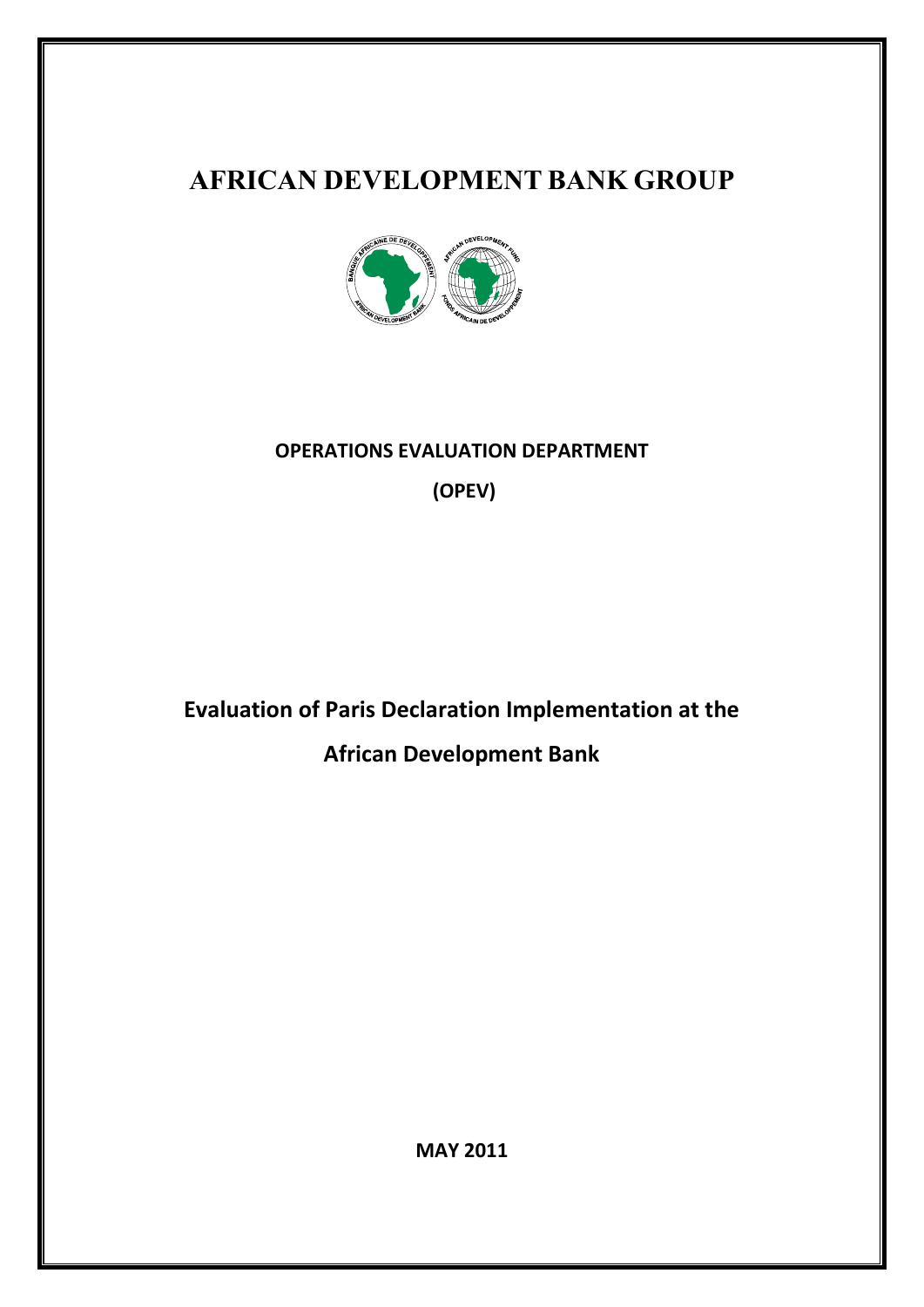#### **Preface**

The Paris Declaration on Aid Effectiveness endorsed in 2005 is a landmark international agreement and the culmination of several decades of attempts to improve the quality of aid and its impact on development. The Accra High Level Forum in 2008 adopted an Agenda for Action to accelerate progress toward the Declaration objectives, and strengthen or sharpen a number of commitments.

This report summarizes the findings, conclusions and recommendations of an independent evaluation of the "Paris Declaration Implementation at the African Development Bank". The Evaluation is part of a series of donor and partner country evaluations undertaken as part of the global evaluation of the Paris Declaration commissioned and overseen by an International Reference Group. The Group comprises representatives of donors and multilateral agencies, partner countries and representatives of civil society. All the evaluations will feed into a global synthesis report for the 4th High Level Forum in Busan (Korea) on aid effectiveness (**29 November-1 December 2011**).

The evaluation was undertaken by an international team of consultants from the Information Training and Agricultural Development LTD (ITAD), commissioned by the Bank"s Operations Evaluation Department (OPEV).

It is worth noting that the emphasis of the AfDB evaluation was on the processes the Bank put in place to enable it fulfil its commitments under the Paris Declaration. The expectation is that the 21 Country Evaluations undertaken under the global evaluation of Paris Declaration will enrich the AfDB study by providing information on the contribution of the Paris Principles to development results at the country level. This information is in the various country evaluation reports and the global synthesis report.

The evidence in the AfDB report is based on a policy document review, organizational review, staff survey, country studies, visits to the Temporary African Development Bank Headquarters in Tunis, country visits to four (4) Bank"s field offices and a review of the transport sector and trust funds programs. The working papers from these various components are available for consultation together with the full report of the evaluation and will be posted on the Operations Evaluation Department's home page http://www.afdb.org/OPEV.

> Mr. Franck PERRAULT Ag. Director Operations Evaluation Department, (OPEV)

May 2011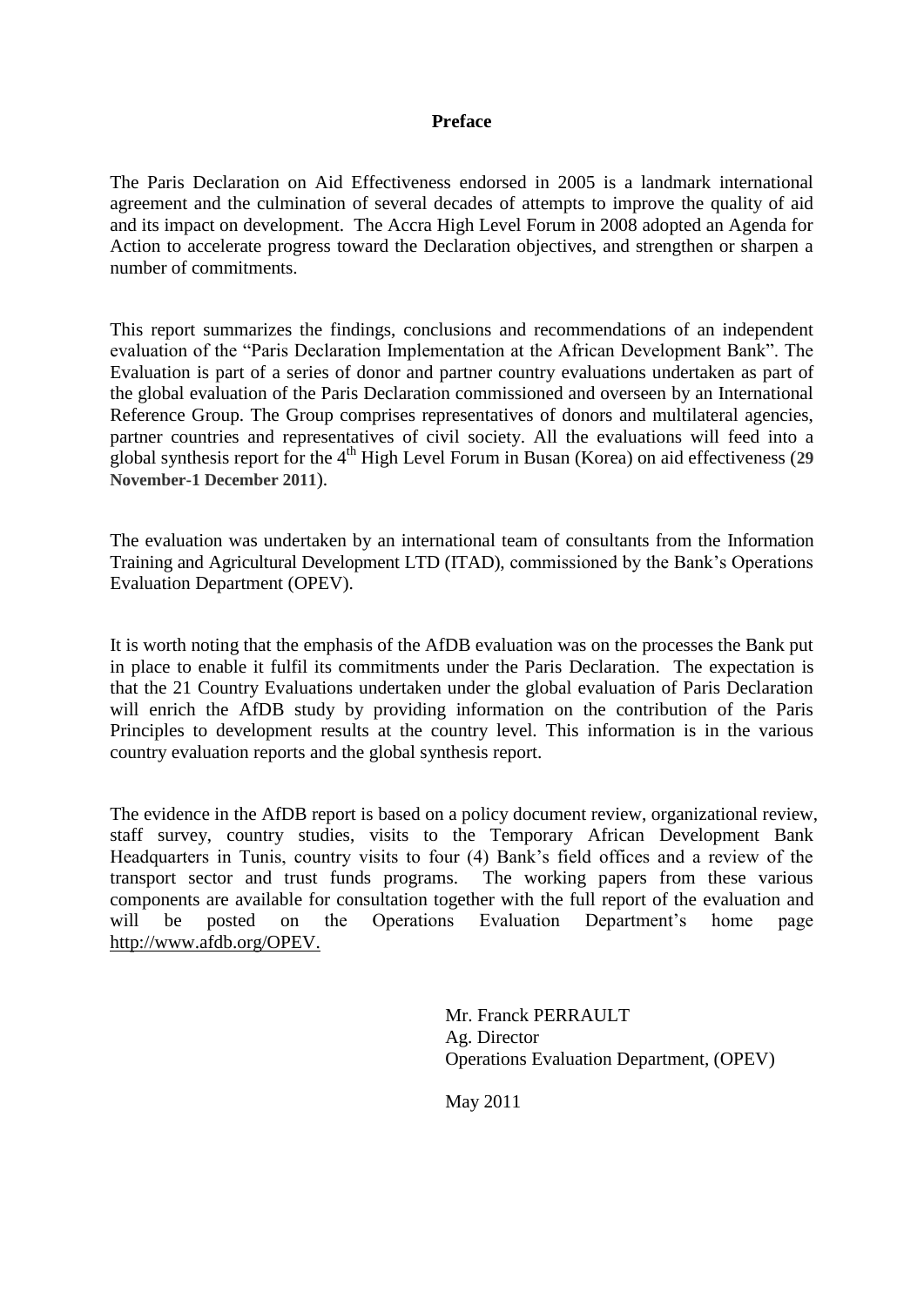#### **ACKNOWLEDGEMENTS**

An independent team from ITAD undertook this evaluation. The core team included Johanna Pennarz (Team Leader), Dane Rogers (Deputy Team Leader/Organisation Specialist), Mark Watson (Economist/Sector Specialist Infrastructure), Jups Kluyskens (Social Sectors Fragile States Specialist) and Ines Rothman (Economist/Policy Analyst). The country case studies included a team of National Aid Effectiveness Specialists: Gerrishon Ikiara (Kenya), Fernand Sanou (Burkina Faso), Palimatou Kaghere Ripa (Cameroon) and Edward Chisala (Malawi).

The evaluation was commissioned by OPEV. The OPEV team included Colin Kirk (former OPEV Director), Jessica Kitakule-Mukungu (Evaluation Manager), Akua Arthur-Kissi (Research Assistant), and other OPEV staff who provided comments.

As part of this evaluation, the team conducted four country visits. All visits were well prepared and coordinated by the field offices in Kenya, Malawi, Burkina Faso, and Cameroon, and the team would like to thank them for their support.

The evaluation conducted a series of interviews and focus groups at Tunis HQ in addition to a staff survey. The team would like to thank all of the staff who contributed their time and views to this evaluation.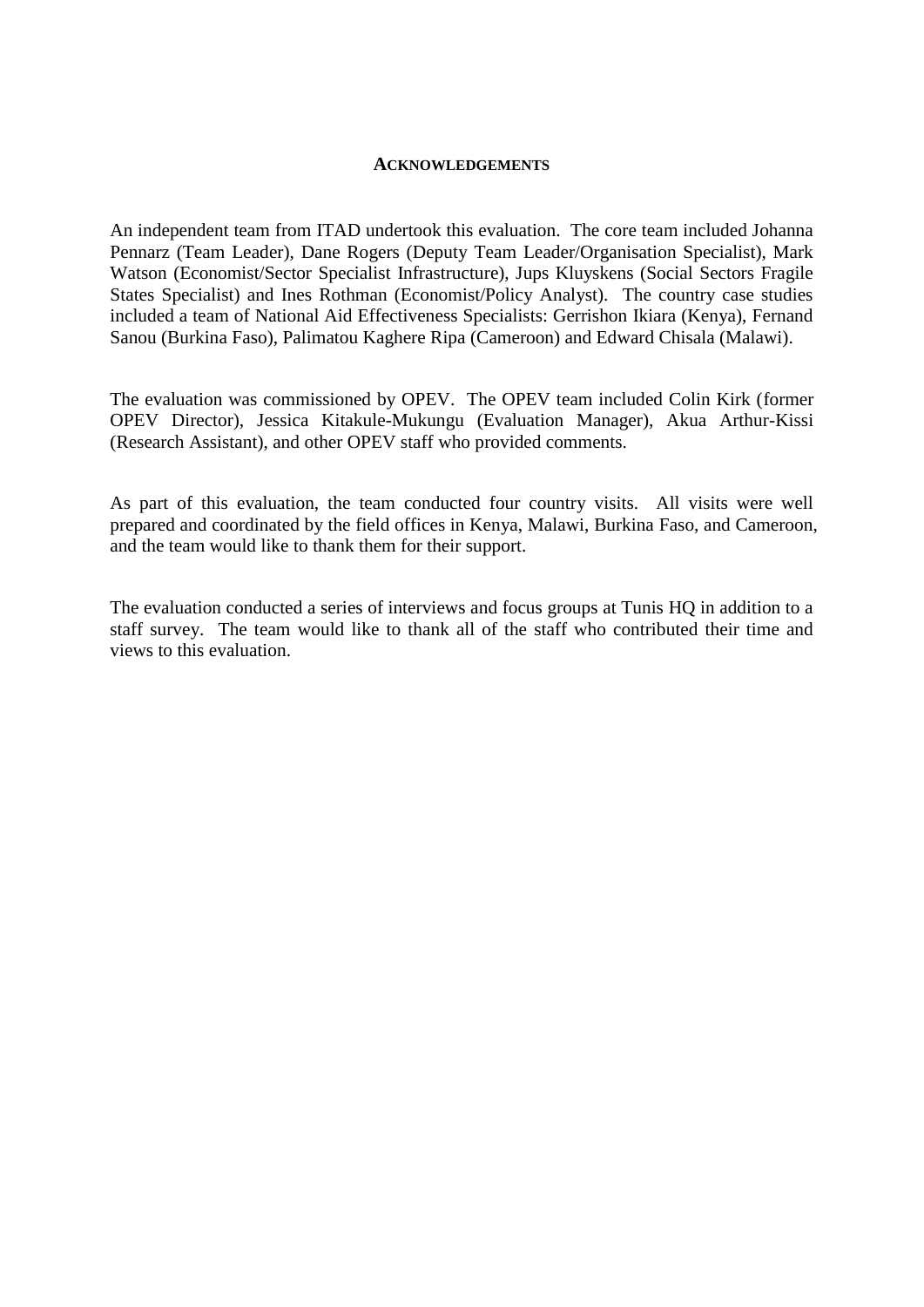# **Table of Contents:**

| 1. |                                                                                         |  |  |  |  |  |
|----|-----------------------------------------------------------------------------------------|--|--|--|--|--|
|    |                                                                                         |  |  |  |  |  |
|    |                                                                                         |  |  |  |  |  |
| 2. |                                                                                         |  |  |  |  |  |
|    |                                                                                         |  |  |  |  |  |
|    |                                                                                         |  |  |  |  |  |
|    |                                                                                         |  |  |  |  |  |
|    |                                                                                         |  |  |  |  |  |
|    |                                                                                         |  |  |  |  |  |
|    |                                                                                         |  |  |  |  |  |
|    |                                                                                         |  |  |  |  |  |
|    |                                                                                         |  |  |  |  |  |
| 3. |                                                                                         |  |  |  |  |  |
|    |                                                                                         |  |  |  |  |  |
|    |                                                                                         |  |  |  |  |  |
|    |                                                                                         |  |  |  |  |  |
|    |                                                                                         |  |  |  |  |  |
|    |                                                                                         |  |  |  |  |  |
|    |                                                                                         |  |  |  |  |  |
|    |                                                                                         |  |  |  |  |  |
|    | 4.                                                                                      |  |  |  |  |  |
|    | 4.1. Organisational responsibilities and coordination of aid effectiveness strategy  12 |  |  |  |  |  |
|    |                                                                                         |  |  |  |  |  |
|    |                                                                                         |  |  |  |  |  |
|    |                                                                                         |  |  |  |  |  |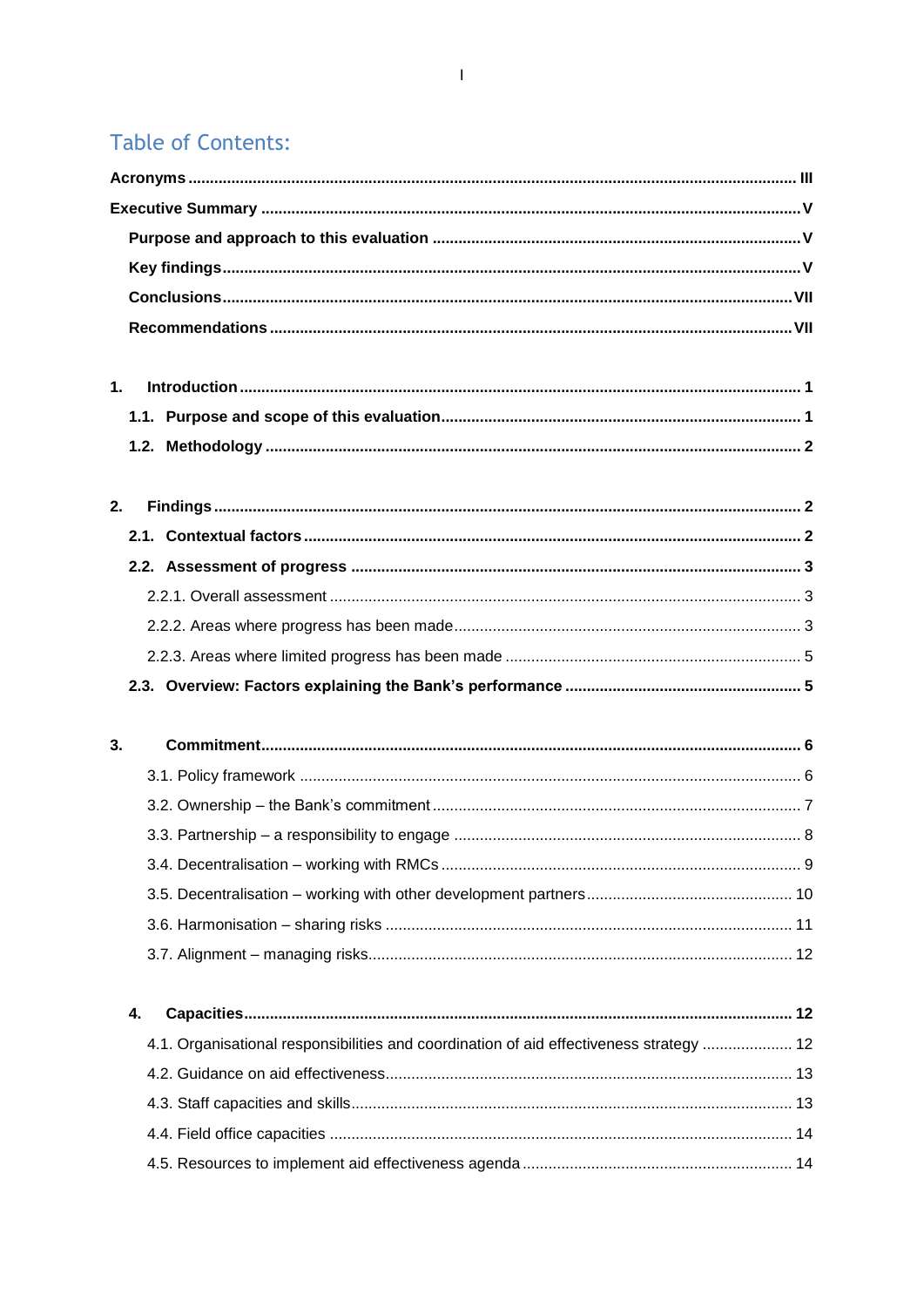| 5. |  |
|----|--|
|    |  |
|    |  |
|    |  |
|    |  |
| 6. |  |
|    |  |
|    |  |
|    |  |

# **List of Boxes**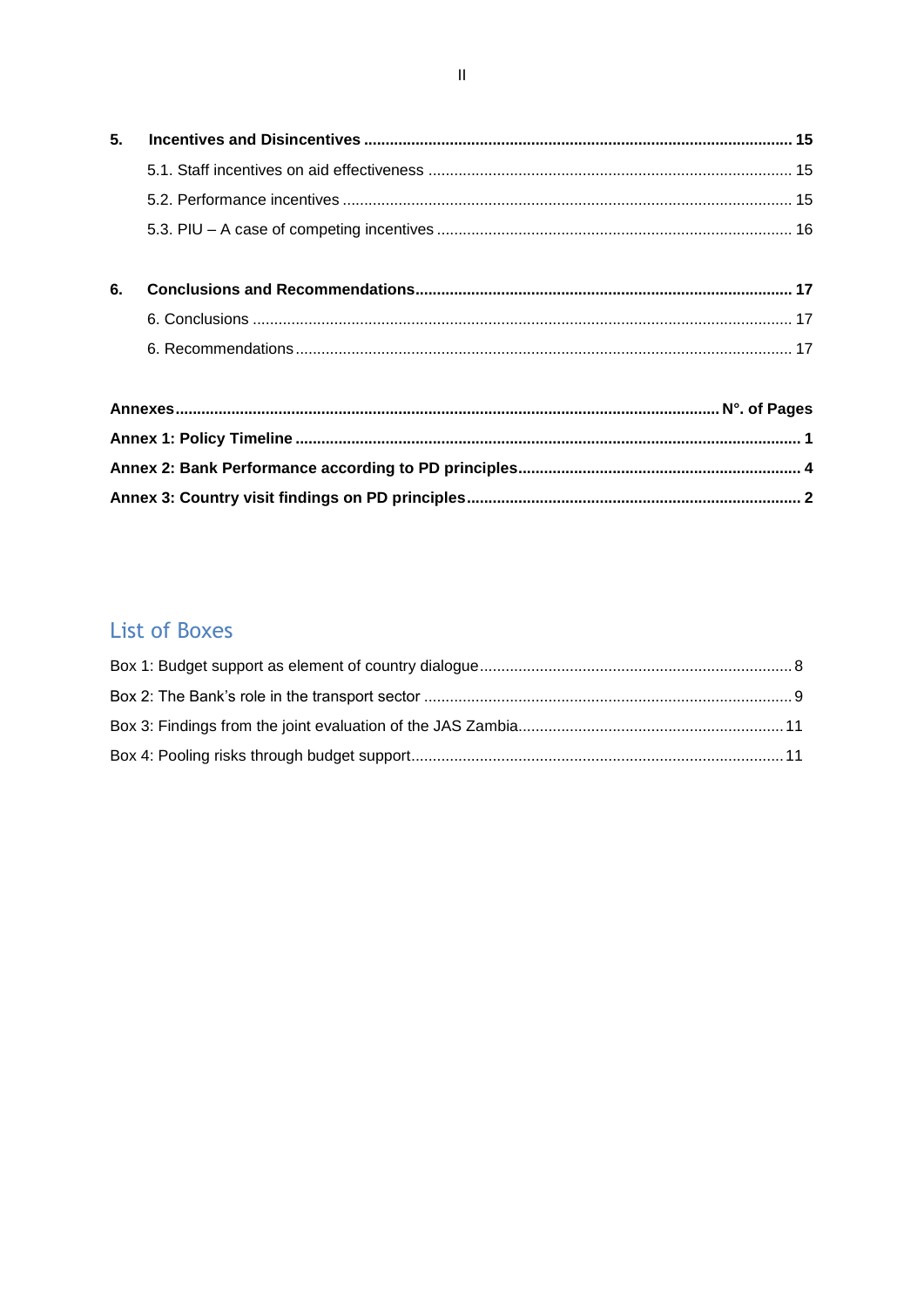# <span id="page-5-0"></span>**ACRONYMS**

| AAA              | Accra Agenda for Action                                              |
|------------------|----------------------------------------------------------------------|
| AE               | Aid Effectiveness                                                    |
| ADF              | African Development Fund                                             |
| AfDB             | African Development Bank                                             |
| CAR              | Central African Republic                                             |
| <b>CCI</b>       | Commitment, Capacities and Incentives                                |
| <b>CFAA</b>      | <b>Country Financial Accountability Assessment</b>                   |
| COO              | <b>Chief Operating Officer</b>                                       |
| <b>CPA</b>       | <b>Country Performance Assessment</b>                                |
| <b>CPAR</b>      | <b>Country Procurement Assessment Report</b>                         |
| <b>CPIA</b>      | Country Policy and Institutional Assessment                          |
| CSO <sub>s</sub> | <b>Civil Society Organisations</b>                                   |
| <b>CSP</b>       | <b>Country Strategy Paper</b>                                        |
| <b>DAC</b>       | Development Assistance Committee                                     |
| <b>DBSL</b>      | Development Budget Support Lending                                   |
| <b>DHN</b>       | National Department of Hydraulics (Mali)                             |
| <b>DNACPN</b>    | National Directorate for Pollution and Environmental Nuisance (Mali) |
| DP               | <b>Development Partner</b>                                           |
| <b>FSF</b>       | <b>Fragile States Facility</b>                                       |
| FO               | <b>Field Office</b>                                                  |
| <b>GBS</b>       | <b>General Budget Support</b>                                        |
| <b>GEFS</b>      | Good Engagement in Fragile States                                    |
| GRZ              | Government of the Republic of Zambia                                 |
| H&A              | Harmonisation and Alignment                                          |
| HQ               | Headquarters                                                         |
| ΗR               | Human Resource                                                       |
| JAS              | Joint Assistance Strategies                                          |
| <b>MDBs</b>      | Multilateral Development Banks                                       |
| <b>MfDR</b>      | Management for Development Results                                   |
| <b>MICs</b>      | Middle Income Countries                                              |
| <b>MOPAN</b>     | Multilateral Organisations Performance Assessment Network            |
| <b>NEPAD</b>     | New Partnership for Africa's Development                             |
| <b>NGO</b>       | Non-Governmental Organisation                                        |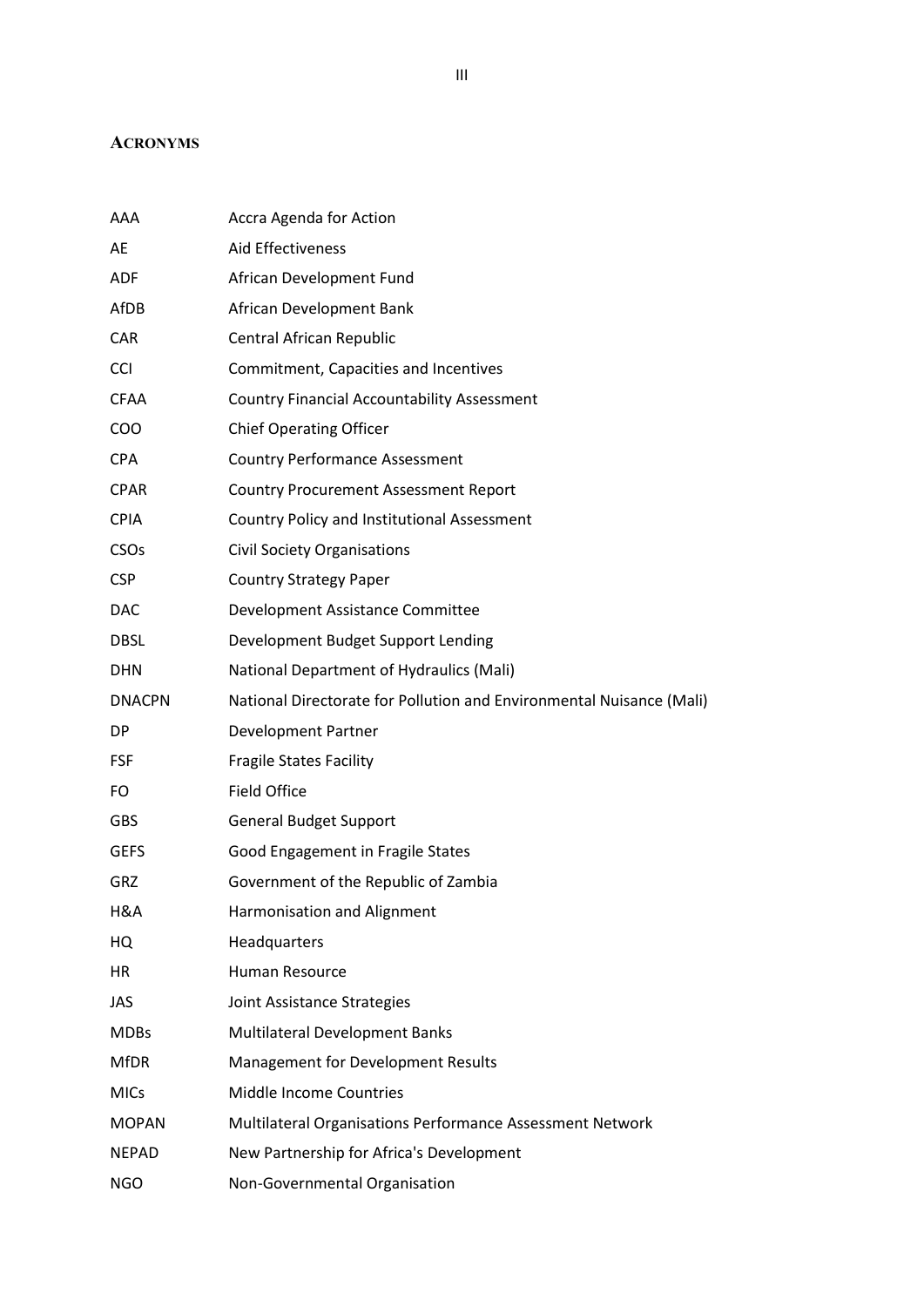<span id="page-6-0"></span>

| OECD         | Organisation for Economic Cooperation and Development                       |
|--------------|-----------------------------------------------------------------------------|
| <b>OPEV</b>  | Operations Evaluation Department of the AfDB                                |
| <b>ORPC</b>  | <b>Operational Resources and Policies Department</b>                        |
| <b>ORQR</b>  | Quality Assurance and Results Department                                    |
| ORVP         | Vice President for Country Operations, Regional Programs and Policy Complex |
| PBLs         | Policy Based Loans                                                          |
| PBO.         | <b>Policy Based Operation</b>                                               |
| <b>PD</b>    | <b>Paris Declaration</b>                                                    |
| <b>PEFA</b>  | Public Expenditure and Finance Accountability                               |
| PER          | Public Expenditure Review                                                   |
| PFM          | <b>Public Finance Management</b>                                            |
| PIU          | Project Implementation Unit                                                 |
| <b>POPR</b>  | <b>Operations Policy and Review Department</b>                              |
| QEA          | <b>Quality at Entry Assessment</b>                                          |
| <b>RBCSP</b> | Results Based Country Strategy Paper                                        |
| <b>RBM</b>   | <b>Results Based Management</b>                                             |
| <b>RMCs</b>  | <b>Regional Member Countries</b>                                            |
| <b>RMF</b>   | <b>Results Measurement Framework</b>                                        |
| <b>SMART</b> | Self-Monitoring, Analysis and Reporting Technology                          |
| SWAp         | Sector Wide Approach                                                        |
| TA           | <b>Technical Assistance</b>                                                 |
| <b>TCB</b>   | <b>Technical Assistance and Capacity Building</b>                           |
| <b>TFIR</b>  | Task Force for Institutional Reform                                         |
| <b>TOR</b>   | <b>Terms of Reference</b>                                                   |
| UA           | Unit of Account                                                             |
| <b>UNRA</b>  | <b>Uganda National Roads Authority</b>                                      |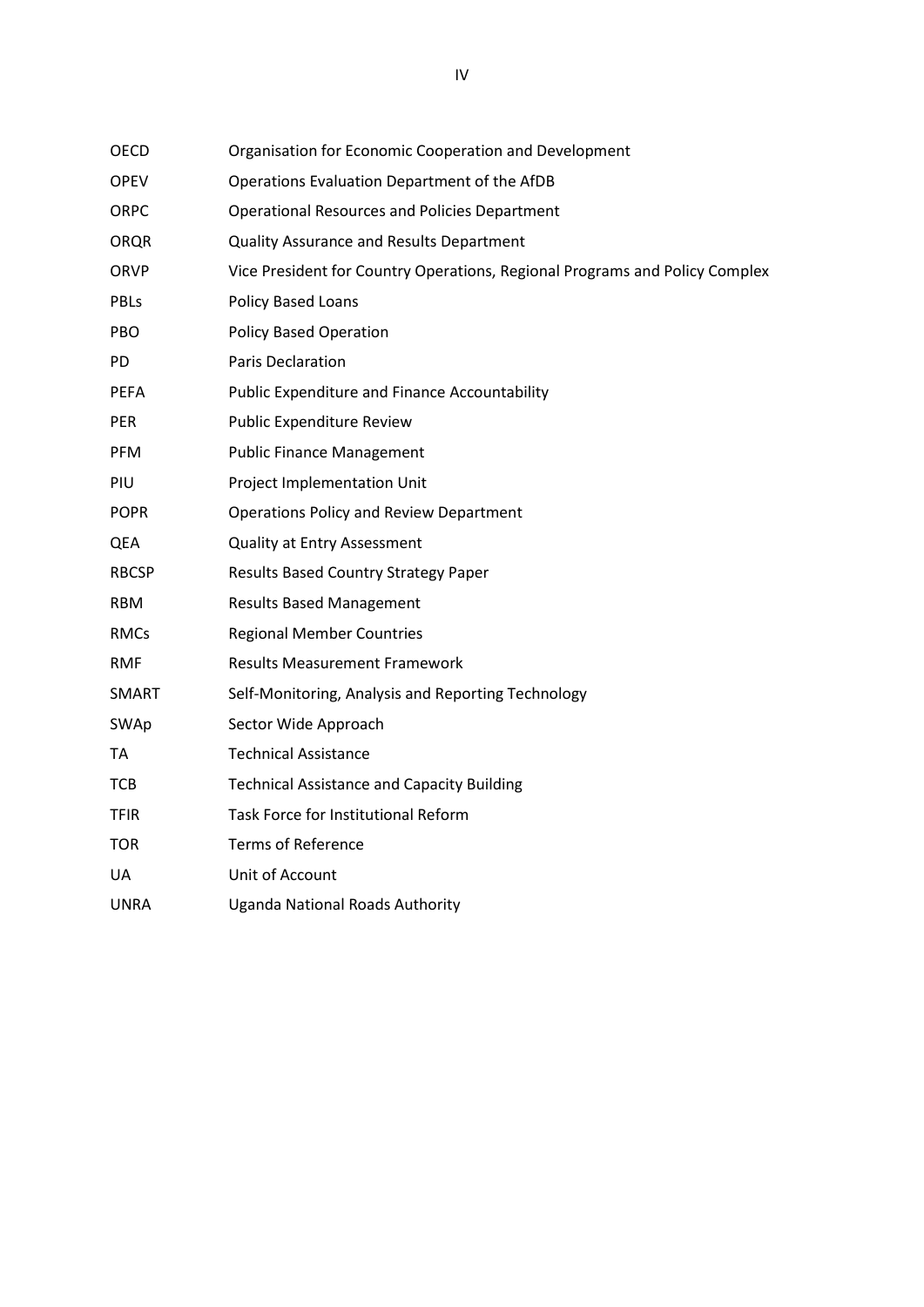#### **EXECUTIVE SUMMARY**

#### **Purpose and approach to this evaluation**

1. This evaluation is one of a series of donor agency and country evaluations contributing to Phase Two of the Global Evaluation of the Paris Declaration. The purpose of this evaluation is to assess African Development Bank"s (AfDB) performance in fulfilling its commitments to the Paris Declaration as an institution. The evaluation focuses on the context, and institutional aspects of PD implementation. The institutional aspects have been reviewed according to three dimensions: leadership and commitment, capacity, and incentives.

2. The evaluation has used a range of methods for data collection, drawing from different sources, including: policy document review, organisation review (including staff survey), review of country strategies and portfolios (covering 15 regional member countries – RMCs), country visits (Kenya, Malawi, Burkina Faso, Cameroon) and stakeholder interviews and discussions at AfDB in Tunis.

#### **Key findings**

 $\overline{\phantom{a}}$ 

3. Overall performance: The review of Bank policies, country strategies and portfolios shows that the Bank has performed well on ownership and harmonisation principles. The Bank has consistently promoted country ownership and leadership. With increased field presence the Bank has increasingly participated in consultative mechanisms and frameworks. The Bank"s performance has not been satisfactory with regard to alignment, managing for development results (MfDR) and mutual accountability, although some progress has been noted in these areas. Performance ratings are consistent with Paris Survey data<sup>1</sup> and country visit findings.

4. There are a number of areas where the Bank has made good progress towards Paris Declaration principles since 2005:

- The Bank has signed up to the Joint Assistance Strategies for a number of countries (e.g. Central African Republic, the Gambia, Sierra Leone, Tanzania, Kenya, Liberia, Zambia, and Uganda).
- It has harmonised its procurement rules and procedures with other multilateral development banks and removed the rules of origin for the African Development Fund (ADF) that was a major impediment for further harmonisation and alignment of Bank support.
- The Bank has within the limitations set by the African Development Fund (ADF), increasingly used budget support to respond to Region al Member Countries (RMCs) demand.
- It has made substantial contributions to building country capacities on public finance management and statistical capacity.
- It has increased its field presence and as a result has strengthened the Bank"s engagement with RMCs and other development partners.

<sup>&</sup>lt;sup>1</sup> Paris Declaration Survey data are available from the OCED DAC website [\(http://www.oecd.org\)](http://www.oecd.org/). At the time of this evaluation, only 2005 and 2007 were available.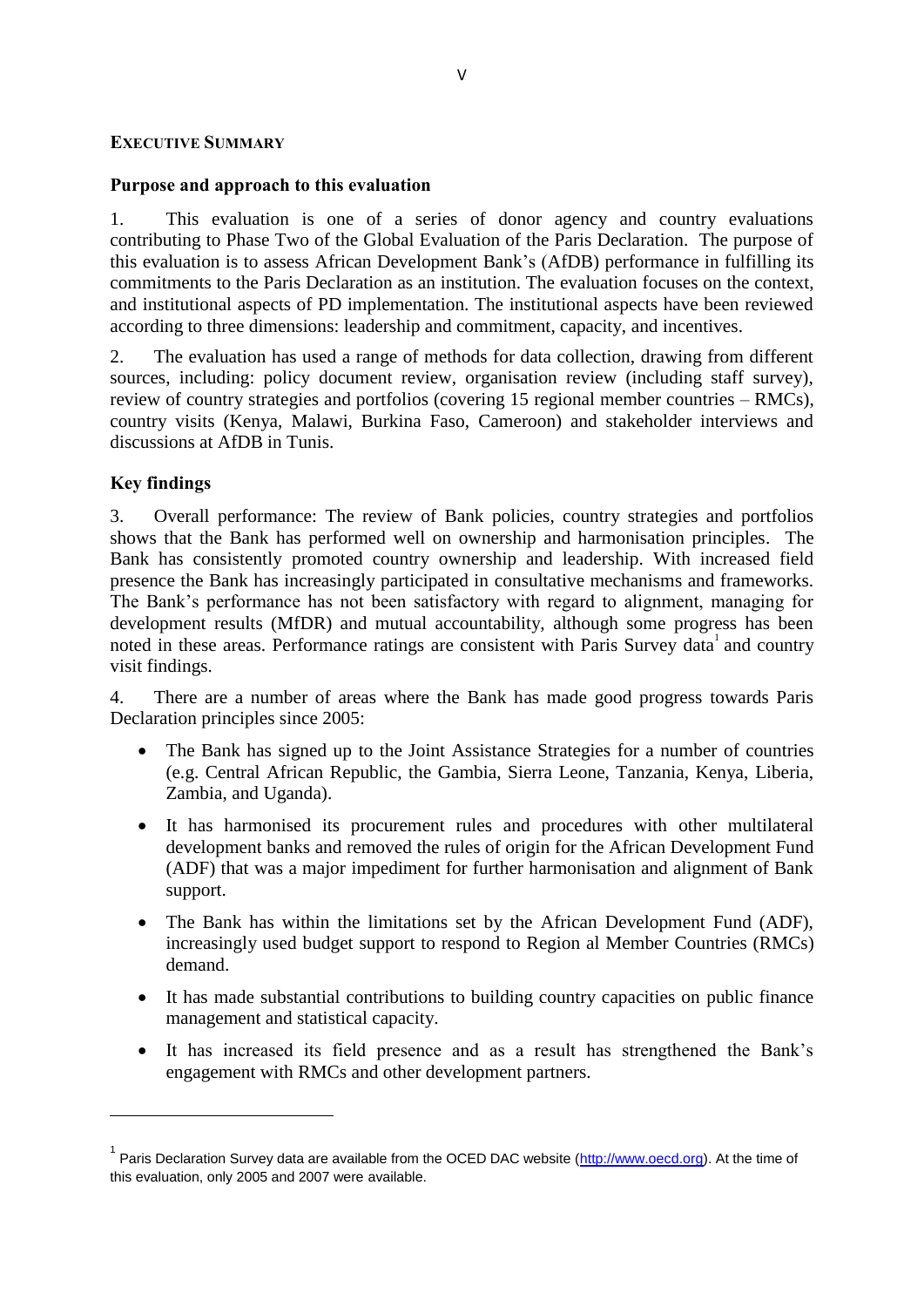- It has made efforts to strengthen the broad-based ownership of its Country Strategy Papers and align country programmes with RMCs' priorities.
- The Bank has strengthened Africa's leadership on development through support of regional institutions promoting economic and financial governance.
- Practices for mutual accountability are emerging as a result of stronger partnerships at country level.

5. Progress has been generally better where the Bank"s mission has overlapped with the aid effectiveness agenda. The Bank has communicated its commitment to ownership consistently through policies and strategies and its efforts to building RMC capacities for effective leadership were consistent with this commitment.

6. Progress has been inconsistent in areas that are not supported by its corporate strategy. Alignment with country systems has been on an ad-hoc base, often as a result of demands by country governments. A long-term approach has been missing. Performance related issues (e.g. time lapse between approval and effectiveness, low disbursement rates, slow procurement of goods and services procedures) have often been addressed through short-term solutions (e.g. training, consultants). The Bank's cautious approach to risk management has made it reluctant to use country systems, therefore slowing down progress. The Bank has no strategic stance on the use of more aligned modalities other than budget support and, as a result, progress in the use of common instruments (such as participation in pooled funds or sector budget support) is slow and variable.

7. The transition to new ways of working under the aid effectiveness agenda is creating dilemmas and conflicts. Bank staff perceive the inherent tension between the key drivers of Bank performance (risk awareness, disbursement pressure) and the new ways of working under the aid effectiveness agenda. The existing Bank documents do not provide clarity on how choices and challenges resulting from the aid effectiveness agenda should be addressed at the operational level.

8**.** Decentralisation offers a unique opportunity to harness the latent capacities and intrinsic motivation available within countries. Delegation of authority to field offices and a stronger focus on technical capacity within the country will help to harness those potentials.

9. The Bank has not yet leveraged the opportunities of policy dialogue within the new aid architecture. The Bank has traditionally treated budget support as a funding mechanism rather than as part of a package to support effective country leadership which includes policy dialogue. The Bank often lacks the critical mass of qualified staff on the ground that would enable an effective role in policy dialogue.

10. The Bank has missed opportunities to link institutional performance with aid effectiveness principles within its corporate strategy. Reference to aid effectiveness is scattered throughout the Bank"s corporate strategies. There is no overall strategy document to guide the Bank"s approach to aid effectiveness in line with its mission.

11. The Bank has not invested substantially in developing and implementing an organisation-wide approach to implement aid effectiveness principles. The Bank"s efforts over time have been fragmented, inconsistent and under-resourced. In the absence of a clear rationale and strategy for implementing aid effectiveness principles, aid effectiveness was often treated as add-on. Aid effectiveness principles are addressed on a case-by-case basis rather than in response to an overarching strategy for aid effectiveness.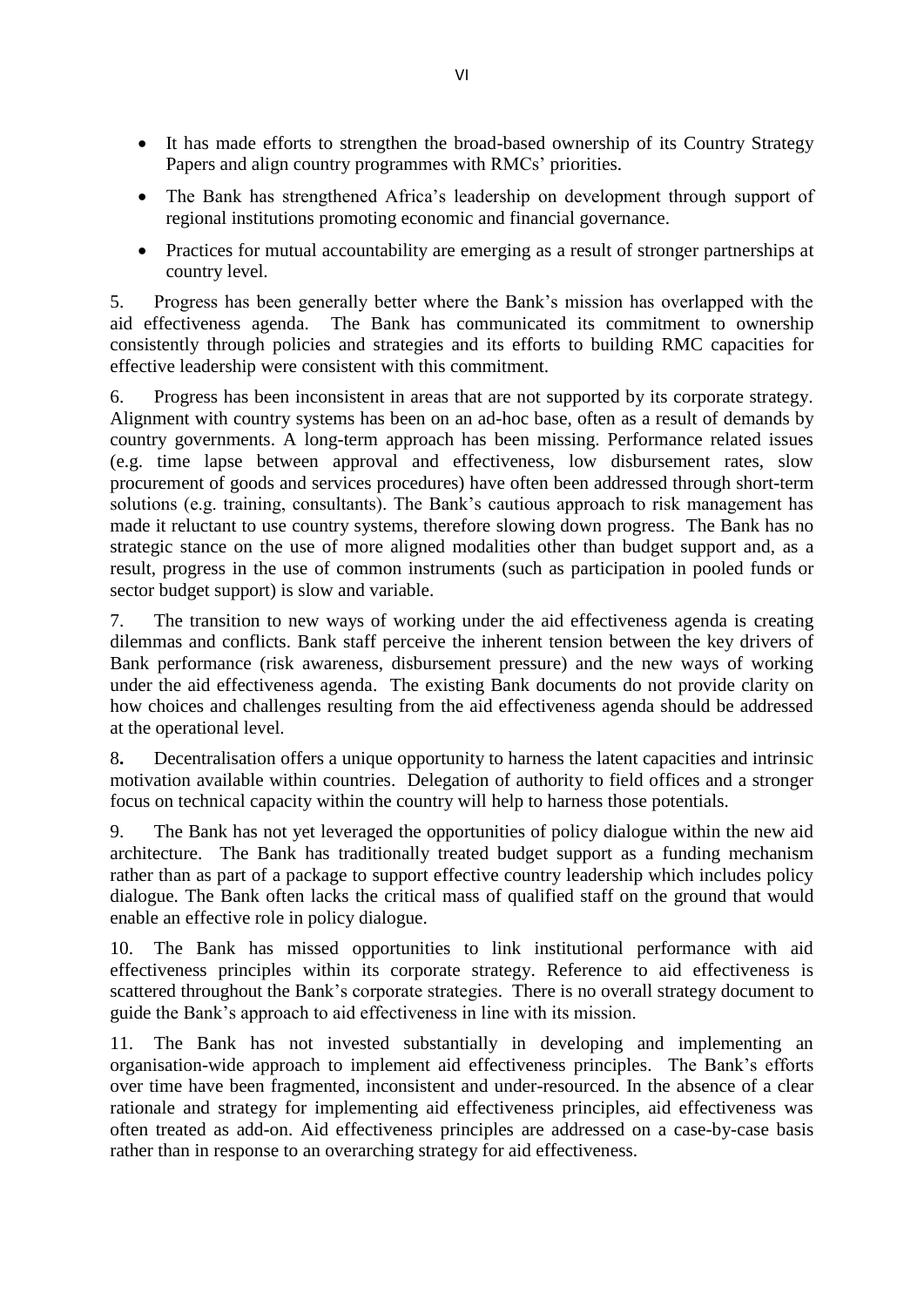12. Institutional arrangements for aid effectiveness (AE) have not been adequate and have led to a fragmented approach.Different parts of the organisation have taken some efforts to address AE principles, but overall progress was fragmented across the organisation. The Bank did not have an effective approach to mainstreaming AE principles in the organisation. It did not provide the organisational arrangements and resources for an aid effectiveness strategy. Capacity to coordinate an action plan on aid effectiveness was insufficient.

# **Conclusions**

13. There is a strong case for aid effectiveness as part of the Bank"s strategy to improve performance and standing within Regional Member Countries**.** However, the Bank must respond fully to the aid effectiveness agenda at country level to fulfil its vision of being Africa"s premier financial institution.

14. The main bottlenecks for the implementation of the aid effectiveness agenda on the ground are weak capacities and conflicting incentives. Strong incentives relating to financial performance have been driving country portfolio management, often at the expense of aid effectiveness principles. The move to new truly country-led ways of working will require strong and sustained commitment in all parts of the organisation and will take further, farreaching institutional reforms.

## **Recommendations**

 $\overline{\phantom{a}}$ 

15. Establish the case for aid/development effectiveness within the organisation: The President of the Bank has already made a powerful case for focusing on development effectiveness.<sup>2</sup> The evaluation endorses this move. In order to achieve better coherence between aid effectiveness (in the following referred to as "development effectiveness") principles and its corporate strategy the Bank has to make the case that it is in its own interest to strengthen country capacities and leadership if it wants to improve its performance in the long-term. The upcoming strategic process will be an opportunity to establish the relevance of development effectiveness principles within the Bank"s corporate strategy.

16. Mainstream development effectiveness principles: The Bank will only be able to address development effectiveness in a consistent way if the principles are integrated ("mainstreamed") in all parts of the organisation. The Bank needs to make sure that there are clear responsibilities and incentives and that all staff are pulling in the same direction with regard to development effectiveness. The Roadmap for aid effectiveness has been a first step to raise awareness and consolidate efforts through a Bank-wide approach. .

17. Manage strategic decisions: It is not sufficient to formulate policies and strategies and take strategic decisions. Strategic decisions need to be managed purposefully and systematically. This requires a proactive approach to anticipate and mitigate the challenges and risks that accompany change. "Change management" can be purposefully linked to the on-going decentralization reform. In line with the Decentralisation Roadmap we propose that the office of the COO should be responsible for monitoring the transition to new ways of working. The COO will be reporting to the board on the change initiatives.

 $^{\text{2}}$  The Tunis Consensus – Targeting effective development: From Aid effectiveness to Development Effectiveness. Tunis, 4-5 November 2010.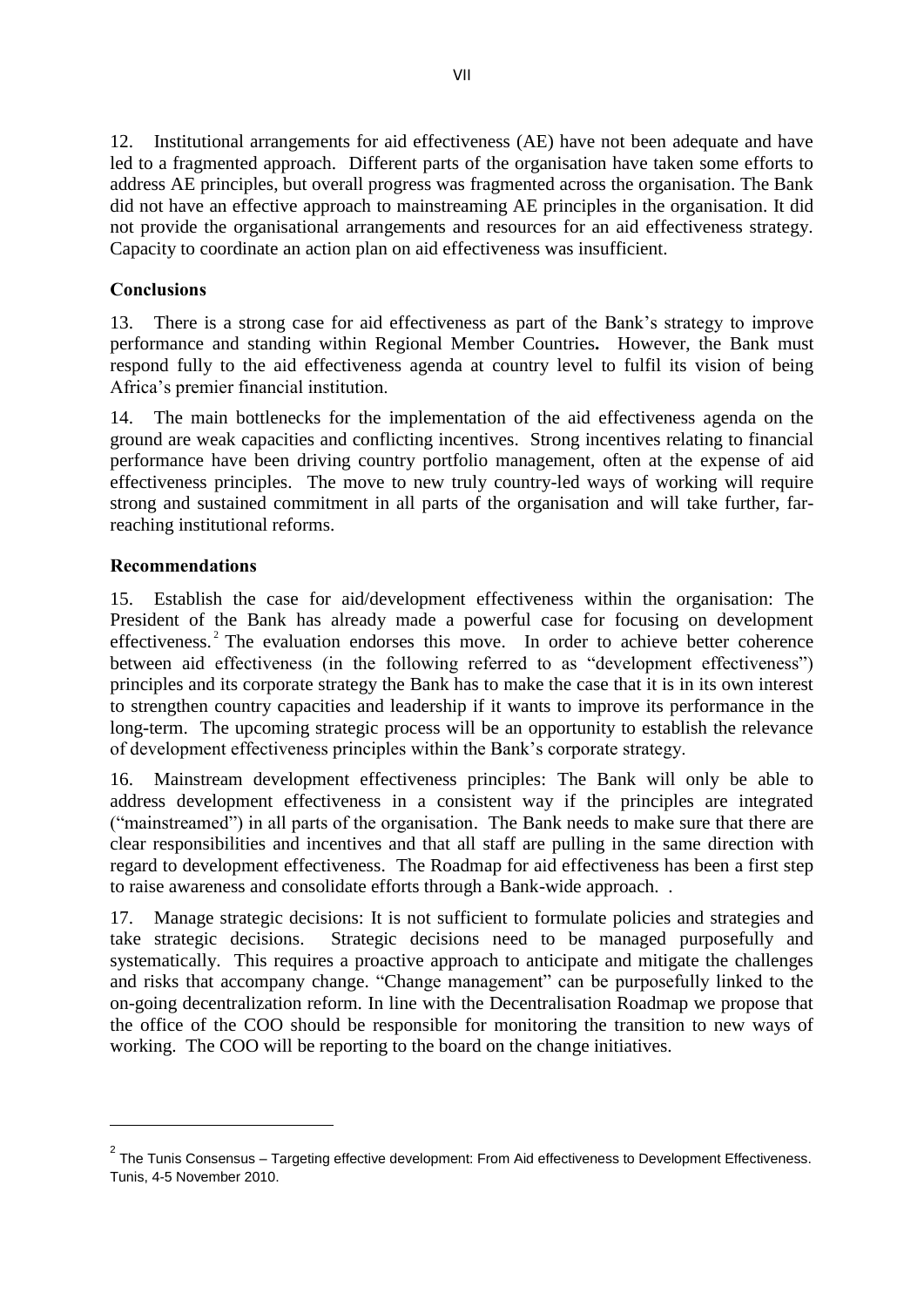18. The Evaluation suggests specific action points as part of the recommendations highlighted in Section 6.2 of the Report.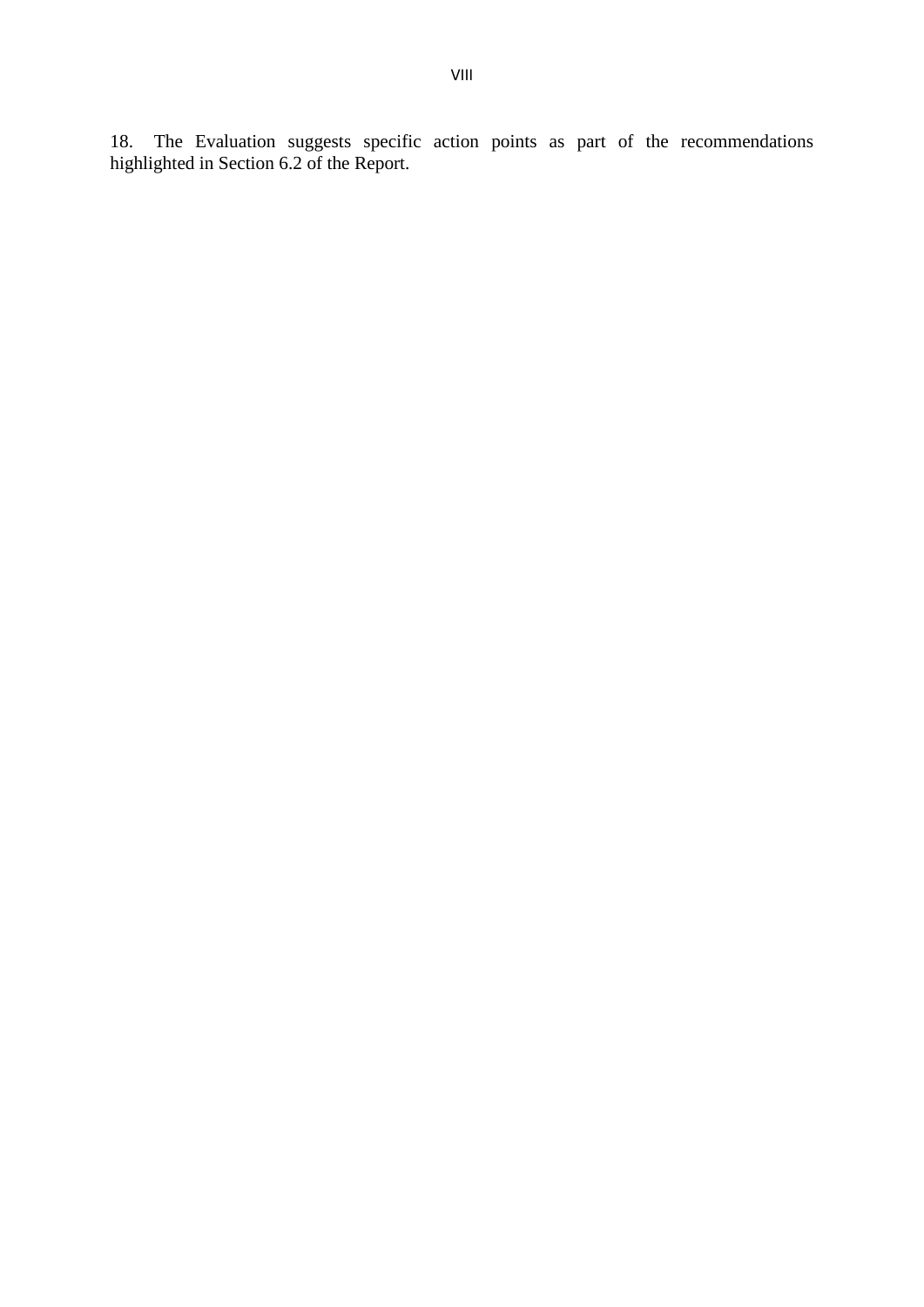#### <span id="page-11-0"></span>**1. INTRODUCTION**

#### <span id="page-11-1"></span>**1.1 Purpose and scope of this evaluation**

1.1.1 This evaluation is one of a series of donor agency and country evaluations contributing to Phase Two of the Global Evaluation of the Paris Declaration (PD). The Terms of Reference (TOR) for this evaluation are therefore based on the generic TOR for the global evaluation and the generic evaluation framework.

1.1.2 The purpose of this evaluation is to assess AfDB"s performance in fulfilling its PD commitments as an institution. The evaluation focuses on learning by asking the twin questions: "Are we doing the right things?" (Relevance of the choices the Bank has made to deliver on the PD commitments) and "Are we doing things right?" (Effectiveness of the actions taken.)

1.1.3 Analysis of process and results will focus on the following levels:

- **Context**: Contextual factors affecting the relevance and implementation of PD
- "Enabling conditions": Institutional aspects that are key to shaping donor behaviour, including **Commitment**, **Capacities** and **Incentives** (CCIs)
- **Process outcomes**: To what extent has the implementation of the PD led to an improvement in the efficiency of aid delivery and better partnerships?
- 1.1.4 The following chart presents the results chain ("Theory of Change") for this evaluation.

#### **Figure 1: Theory of Change for Paris Declaration Evaluation at the AfDB**

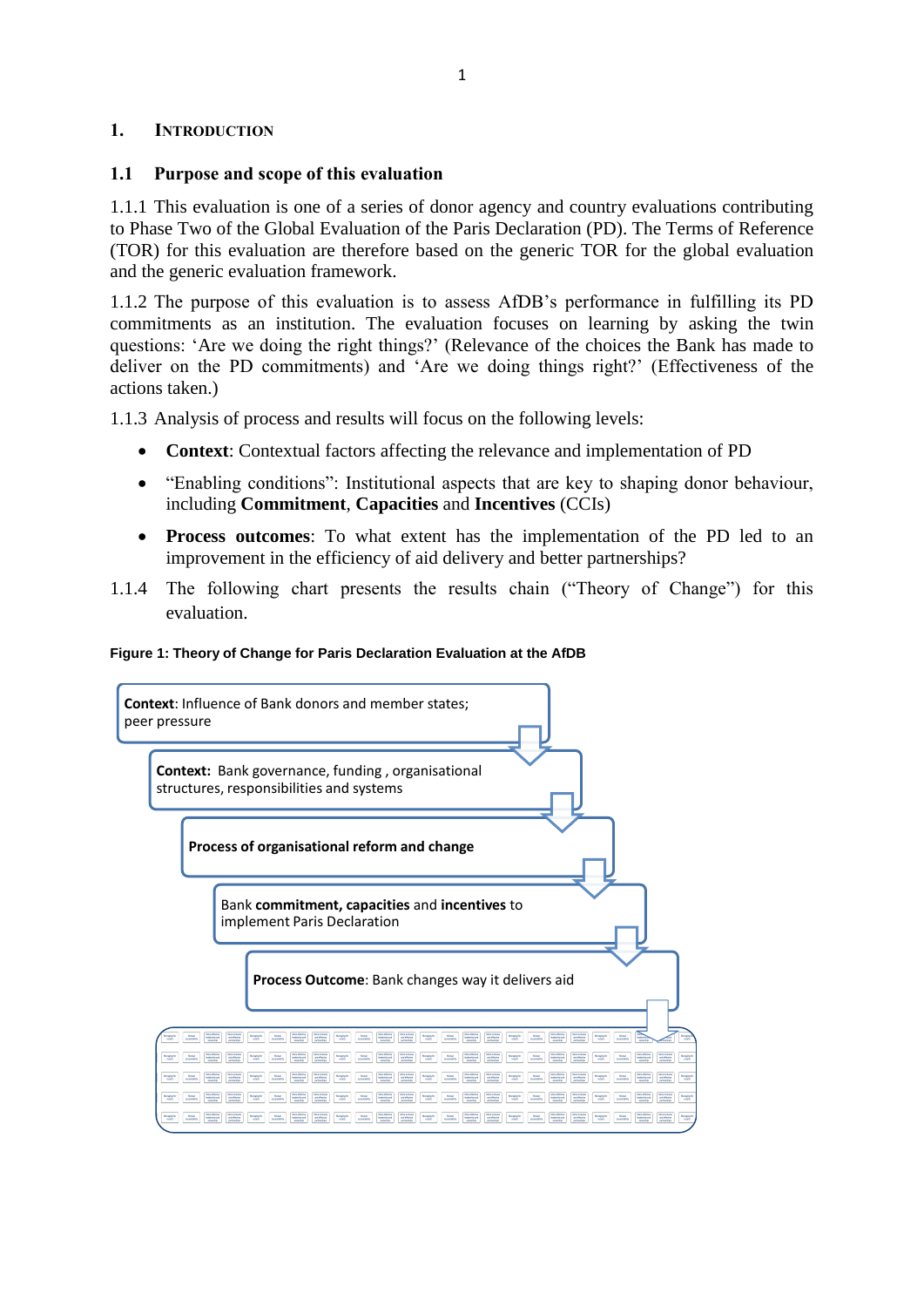# <span id="page-12-0"></span>**1.2. Methodology**

1.2.1 This evaluation has used a range of methods for data collection, drawing from different sources:

1.2.2 The Bank"s **policy documents review** assessed the extent to which AfDB has promoted PD principles policies and strategies. It used a policy timeline tool to assess the progression in AfDB"s thinking and the timeliness with which individual policies, strategies and guidelines have been formulated.

1.2.3 The **organisation review** assessed how organisational factors at HQ level have influenced PD implementation, using three tools: the organisational diagnostic tool; a staff capacity and incentives survey; and a focus group discussion. The **staff survey** was designed to explore staff perceptions of commitment, capacity and incentives for implementation of aid effectiveness principles by the Bank. The total number of responses collected was 295 which equates to a response rate of 59%. During two visits to the AfDB HQ in Tunis, the evaluation consulted with key stakeholders in this evaluation and conducted interviews with representatives from all operational complexes. A focus group discussion provided the space to discuss issues relating to CCIs emerging from the staff survey and to analyse underlying issues.

1.2.4 The review of **country strategies** and **country portfolios** covered a sample of 15 countries. In addition the evaluation team conducted **four country visits** (Kenya, Malawi, Burkina Faso and Cameroon) where it consulted with a wide range of stakeholders, including government and other development partners.

1.2.5 The evaluation included two **case studies**, a sector case study and a thematic case study, for in-depth analysis of key factors driving or hindering AfDB"s performance on aid effectiveness. Transport was selected as the sector having a strategic priority for the Bank, and highlights some of the key challenges for aid effectiveness. The review of trust funds focussed on issues of harmonising the number of donors at HQ level.

# <span id="page-12-1"></span>**2. FINDINGS**

# <span id="page-12-2"></span>**2.1 Contextual factors**

2.1.1 **Pre-Paris**: As a result of the Millennium Development Declaration 2000, the Monterrey Consensus 2002 and the Rome Declaration 2003, the Bank took AE principles into account in its Strategic Plan 2003–2007 as a key element to improve its performance. Since then the Bank has been involved in various partnerships, structured around operationalising harmonisation and alignment (H&A) and MfDR at the RMCs and institutional levels (e.g. OECD-DAC working party on aid effectiveness, MDB technical working groups on financial management, procurement reform, environmental assessment, governance and capacity building, and evaluation cooperation). In addition to the developments in the wider international aid arena the strong internal push towards organisational effectiveness and focus on results since 2005 led to promotion of aid effectiveness and in particular the focus on MfDR.

2.1.2 **Paris Declaration**: In response to the signing of the Paris Declaration in 2005, the Bank developed in 2006 its main guiding policy instrument for aid effectiveness – the Bank Group Action Plan on Harmonisation, Alignment and Management for Development Results (MfDR). The Bank was also a major actor in the Accra High Level Forum on Aid and Effectiveness (2008). The PD has clearly influenced the Bank in putting greater emphasis on development effectiveness, but with a clear focus on H&A and MfDR. For example the Bank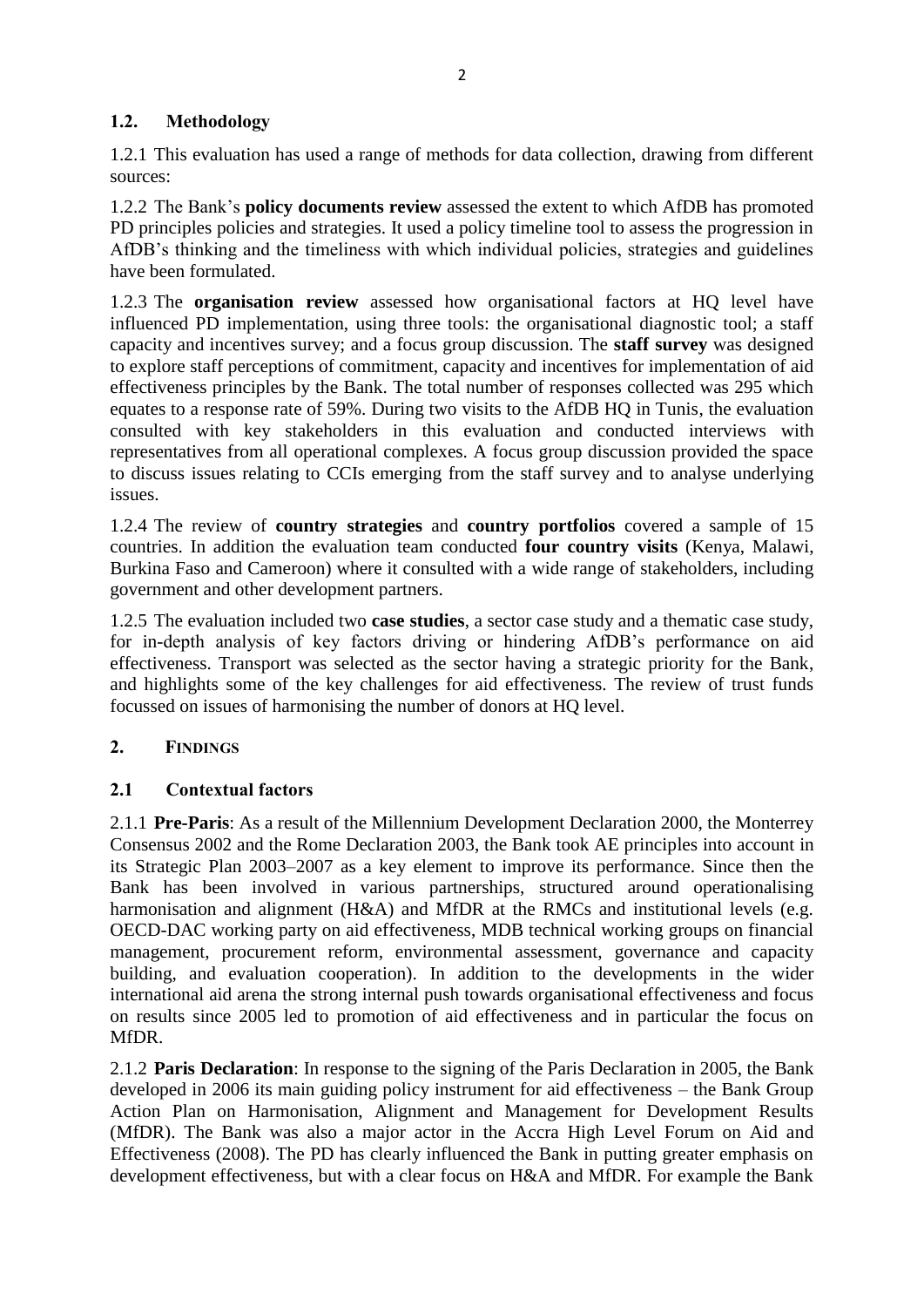Group Action Plan on H&A and MfDR 2006 pays prime focus to these three principles and the Roadmap to Development Effectiveness 2010 instigates monitoring of the PD indicators 3 to 10, which refer to alignment, harmonisation and MfDR.

2.1.3 **ADF–11 MTR**: In 2008, in the context of the ADF–11 Replenishment process, internal Bank lesson learning and synthesis of experiences on aid effectiveness took place and led to the development of a background paper on the Implementation of the Paris Declaration. These developments stimulated the Bank to enhance its policy framework on aid effectiveness. A whole new range of strategies and guidelines were developed (e.g. on Bank engagement in Fragile States; governance, the use of country systems) adding to providing additional relevant guidance to operations on the implementation of the PD commitments. The ADF-11 Mid-term Review of 2009 also informed the Bank"s new Roadmap for Development Effectiveness 2010. At the same time, there has been a noticeable emphasis on capacity development since 2010. Streamlining the Bank"s financial management and procurement processes was another major development at that time.

## <span id="page-13-0"></span>**2.2 Assessment of progress**

#### <span id="page-13-1"></span>2.2.1. **Overall assessment**

The review of Bank policies, country strategies and portfolios shows that the Bank has performed well on ownership and harmonisation principles (rated "moderately satisfactory" see Annex 2). The Bank has consistently promoted country ownership and leadership. With increased field presence the Bank has increasingly participated in consultative mechanisms and frameworks. The Bank"s performance has not been satisfactory with regard to alignment (rated "moderately unsatisfactory"), MfDR ("unsatisfactory") and mutual accountability ("unsatisfactory"), although some progress has been noted in these areas. The Bank has implemented a number of institutional reforms (decentralisation, procurement, higher Budget Support cap) to enable greater harmonisation and alignment, but this has not yet translated into use of more aligned and harmonised ways of working/modalities (use of country systems and new aid modalities). Focus on MfDR at HQ level has not yet been translated into greater focus on results which is weak in Bank country strategies and portfolios. Bank policies do not convey a strategic stance on mutual accountability, but some good practices are emerging at country level. Performance ratings are consistent with Paris Survey data<sup>3</sup> and country visit findings (see Annex 3).

#### <span id="page-13-2"></span>2.2.2 **Areas where progress has been made**

l

Since 2005, the Bank has made good progress towards Paris Declaration principles in a number of areas.

 *The Bank has increasingly used budget support to respond to RMC demand*. The cap on the maximum amount of funding that can be spent as budget support has been increased from 22.5% under ADF-10 to 25% under ADF-11. Cumulative commitments as policy based loans (PBLs) in ADF countries rose from 14% in ADF-10 to about 24% in ADF-11.<sup>4</sup>

<sup>&</sup>lt;sup>3</sup> Paris Declaration Survey data are available from the OCED DAC website (<u>http://www.oecd.org</u>). At the time of this evaluation, only 2005 and 2007 were available.

 $^4$  Within the evaluation sample of 15 RMCs, the Bank provides budget support in 10 countries: Benin, Botswana, Burkina Faso, Burundi, CAR, Malawi, Morocco, Mozambique, Sierra Leone and Zambia.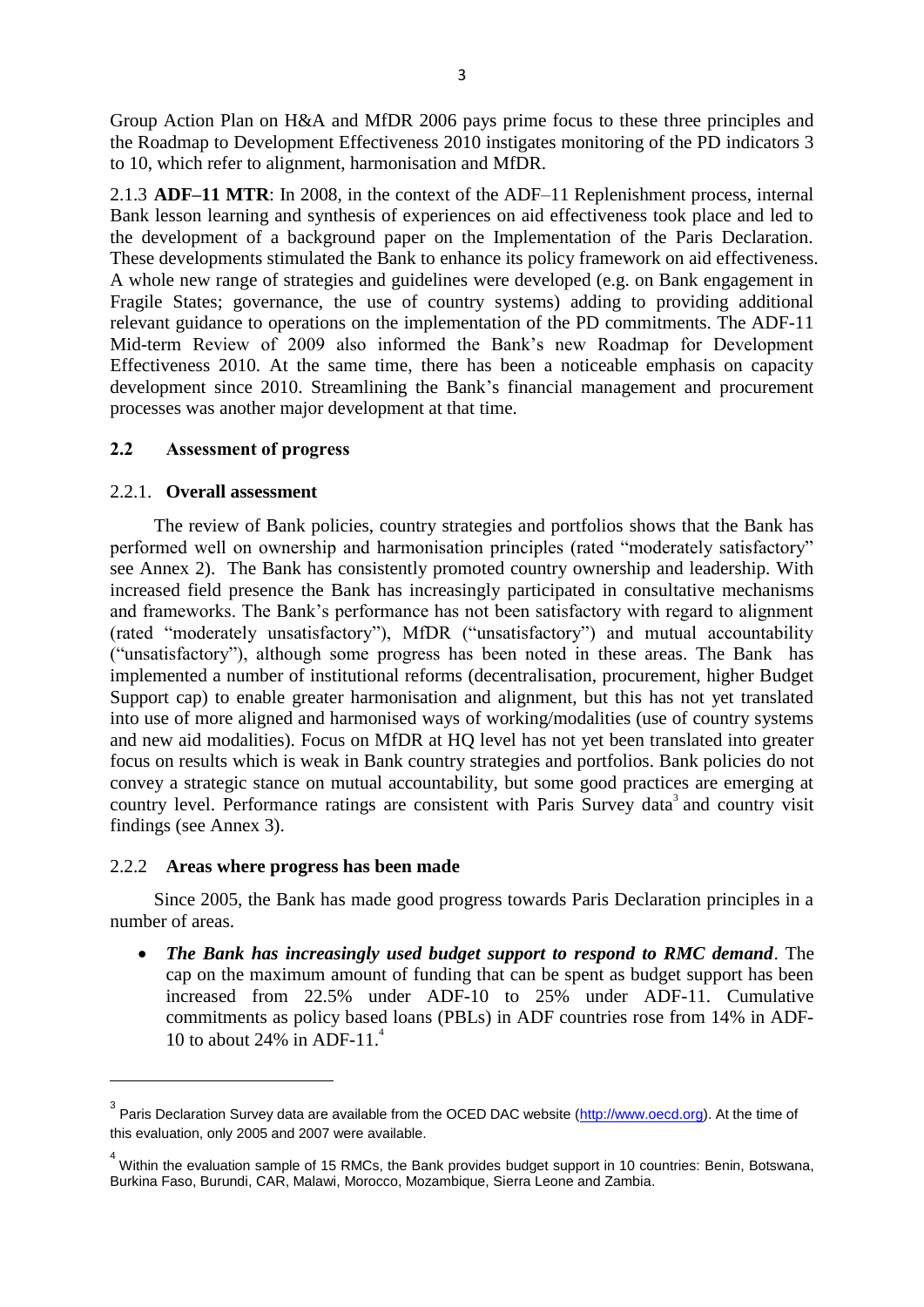- *With the establishment of field presence, the Bank has become more active in the aid effectiveness agenda on the ground*. Dialogue with government and other development partners has led to stronger relationships and improved analysis of the country context, which is gradually translating into better aligned support. The presence of field offices has deepened participation in sector working groups particularly since 2007, with many field offices working on five to eight working groups, and in some cases many more. The Bank has led development partner (DP) working groups in a number of countries (e.g. general budget support (GBS) in Tanzania, Malawi and Burkina Faso, transport in Kenya and Mozambique, etc.).
- *The Bank has made efforts to strengthen the broad-based ownership of its Country Strategy Papers (CSPs) and to align country programs with RMC priorities.* Bank CSPs are generally aligned with national poverty reduction strategies or mid-term strategies.<sup>5</sup> The Bank has made progress in aligning its support to government policies and budgets. Paris Survey data for 2005 and 2007 showed that the Bank performed above average on predictability and reporting aid on budgets. Disbursement through the national treasury has helped RMC governments to monitor aid flows. This was acknowledged by governments during country visits, e.g. to Kenya and Malawi.
- *Bank country strategies are developed in close consultation with country stakeholders*. The CSP review has rated Bank CSPs highest on ownership criteria.<sup>6</sup> The participatory approach to CSP formulation and increased attention to analysis and assistance to strengthening national capacity is an important pre-condition for RMC ownership. During country visits, stakeholders (including government and other DPs) commented positively that the Bank has consulted on their CSP.
- *The Bank has provided support to Public Finance Management (PFM) and economic governance to strengthen country ownership and leadership.* Capacity building, i.e. in areas of public sector management and good governance, has become an integral part of Bank operations in RMCs. Increasingly, support is provided to national accountability actors such as parliament, anti-corruption commissions and supreme audit institutions. The Bank adopted strategic directions on governance in 2008 and formulated an overarching Bank strategy on capacity development in 2010.
- *Recent initiatives to support country statistical systems are good practice on harmonisation, alignment and results based management*. The AfDB, as part of its focus on results, has committed to helping build statistics capability in all 52 regional member countries. So far it has undertaken country statistical profiles for Ghana, Kenya, Lesotho, Mozambique, Togo, the Gambia and Zambia. Reports for these assessments are in the process of being finalised.
- **Practices for mutual accountability are emerging as a result of stronger partnerships at country level**. Joint portfolio reviews, with mutually agreed actions to address existing weaknesses, are emerging as good practice in some countries (Kenya, Burkina Faso).

 $\overline{\phantom{a}}$ 

 $^5$  See Annex on CSP. All 15 CSPs reviewed were rated "satisfactory" with regard to policy alignment.

<sup>6</sup> 11 out of 15 CSPs were rated satisfactory with regard to ownership criteria. 9 CSPs were satisfactory on harmonisation and 6 CSPs were satisfactory on alignment (which includes policy alignment and systems alignment). See Annex on CSP.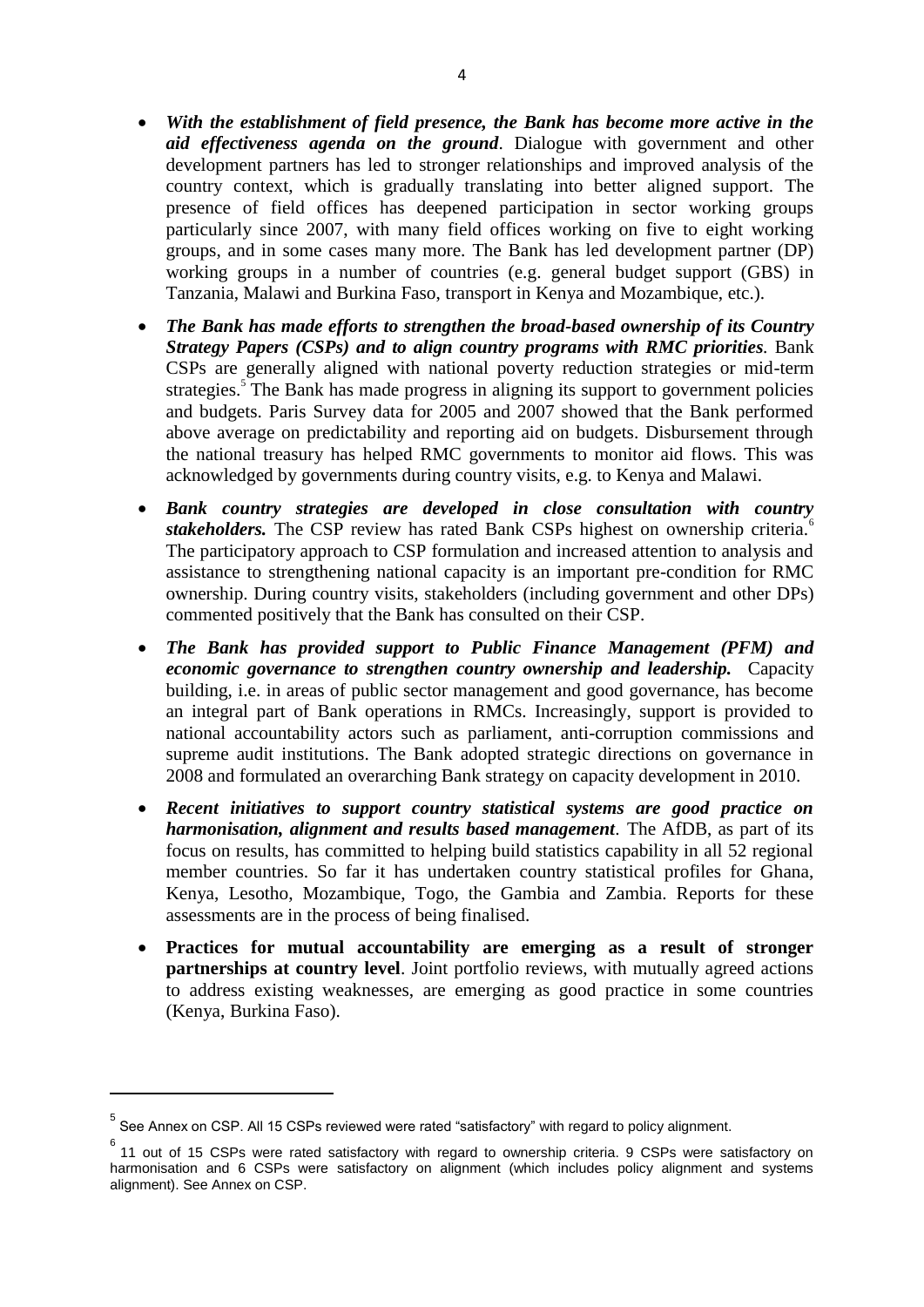#### <span id="page-15-0"></span>2.2.3. **Areas where limited progress has been made**

At the same time there are a number of areas where the evaluation noted slow progress:

- *Progress on use of country systems is slow*: Paris Survey data for 2005 and 2007 indicated some progress in the use of country public financial management systems but less progress in the use of partner country procurement systems. Progress on the use of audit systems is uneven with main tensions surrounding the governance of audit arrangements. In countries where the use of a national auditor is required by law, such as in Kenya, reports still have to be counter-signed by Tunis.
- *Progress in reducing the number of PIUs is variable*. Paris Survey data have shown that the Bank has made some progress in reducing the use of PIUs since 2005, but country visits and portfolio reviews found there are still many cases where PIUs or PIU-like structures are preferred. Some RMCs are taking a lead in eliminating external PIUs: in Kenya the Bank has integrated all PIUs into government structures. In Malawi the government is committed to eliminating PIUs by the end of 2011; as a result the number of PIUs used in supporting Bank projects has dropped from eight to three in the last two years.
- *The Bank is slow to move towards harmonised ways of operation at country level*. Paris Survey data for 2005 and 2007 noted that at that time the Bank had made no progress in the use of programme based approaches and coordinating its missions and country analysis work with that of other development agencies. The MOPAN survey (2009) noted concerns that the AfDB is inconsistent in its participation in joint missions and participating in programme based approaches, other than through budget support. In countries where the Bank has joined a sector wide approach (SWAp) (e.g. Kenya, Cameroon), it still provides its support through project funding.
- *The Bank has not yet achieved greater results focus at operational level*. The Bank"s initial efforts to strengthen MfDR went into the design of frameworks and indicators, not into systems for data collection. This partly explains why the MfDR agenda is not yet delivering on an operational level. Currently, Bank programmes monitored through the use of indicators are often derived from  $PRSP<sup>7</sup>$  monitoring frameworks, but insufficient attention has been paid to data availability, reliability and alignment of outcome and impact indicators with sector plans.

# <span id="page-15-1"></span>**2.3 Overview: Factors explaining the Bank's performance**

2.3.1 The Evaluation used three dimensions to explain the Bank"s performance on aid effectiveness: Commitment, Capacity and incentives.

 Strong **Commitment** to aid effectiveness principles explains why the Bank has performed well on some aid effectiveness principles. The Bank has a strong commitment to ownership and it has performed well with regard to ownership related criteria. The Bank"s commitment to increase field presence has been strong and partnerships have been strengthened as a result. Decentralisation reform is seen as single most important factor affecting the Bank"s performance on aid effectiveness by both staff and partners in RMC (see staff survey report), but slow progress means that delegation of responsibilities is still ongoing and the scope for effective engagement at

 $\overline{\phantom{a}}$ 

<sup>&</sup>lt;sup>7</sup> Poverty reduction strategy paper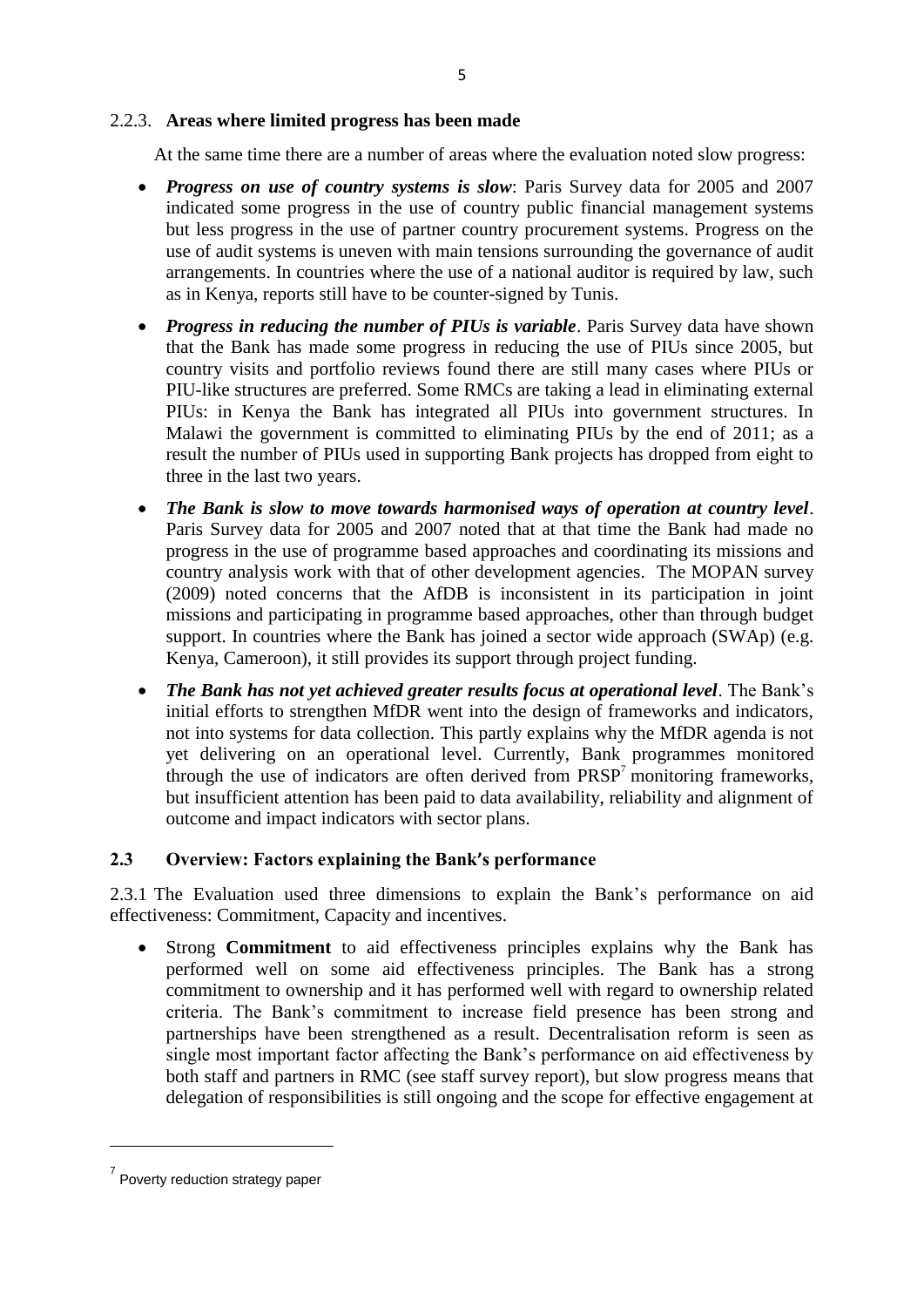country level remains limited. As part of its commitment the Bank has to manage the risks arising from the aid effectiveness agenda. The Bank has been keen to share risks (with regard to fiduciary management) with other development partners.

- Weak **Capacity t**o implement aid effectiveness explains why despite the commitment – overall performance has been patchy. Organisational arrangements to integrate ("mainstream") aid effectiveness principles are inadequate and the Bank has not sufficiently invested into the capacities and skills required to implement the aid effectiveness agenda. Weak staff awareness and capacities has been cited as most important constraint in the staff survey.
- **Incentives** for management and staff to implement aid effectiveness principles are insufficient and there are strong disincentives, like financial targets, that explain persistence of non-aligned practices, such as PIU.

2.3.2 The following chapter presents in further details the enabling and constraining factors explaining the Bank"s performance on aid effectiveness, as presented in the table below.

|                                  | <b>Enabling Factors</b>                                                                            | <b>Constraining Factors</b>                                                                                                                                                  |
|----------------------------------|----------------------------------------------------------------------------------------------------|------------------------------------------------------------------------------------------------------------------------------------------------------------------------------|
| <b>Commitment</b>                | Commitment to RMC ownership (4.2.)                                                                 | Gaps in policy framework (4.1.)                                                                                                                                              |
| (Chapter 4)                      | Strong RMC partnerships (4.3)<br>Decentralisation - RMCs (4.4.)<br>Decentralisation $-DPs$ ((4.5.) | Decentralisation $-$ slow progress $(4.4.)$                                                                                                                                  |
|                                  | Sharing risks (4.6.)                                                                               | Avoiding risks (4.7.)                                                                                                                                                        |
| Capacity<br>(Chapter 5)          | New staff $(5.3.)$                                                                                 | Internal coordination $(5.1.)$<br>Insufficient guidance (5.2.)<br>Skills and capacities (5.3.)<br>Field offices capacities (5.4.)<br>Insufficient financial resources (5.5.) |
| <b>Incentives</b><br>(Chapter 6) | Intrinsic motivation (6.1)                                                                         | Performance appraisal (6.1.)<br>Performance targets (6.2.)                                                                                                                   |

*Table 1: Key factors explaining the Bank's performance*

# <span id="page-16-0"></span>**3. COMMITMENT**

# <span id="page-16-1"></span>**3.1 Policy framework**

3.1.1 The policy timeline (see Annex 1) indicates a continuous effort of the Bank to develop a policy framework on aid effectiveness. This has been a dynamic process with clear phases of slower and faster reform effort. The Bank has been responsive to the commitments as well as to new thinking in the aid effectiveness arena over time. Yet, the sequencing in building a policy framework on aid effectiveness has not always followed a linear logic from policies to strategies to guidelines.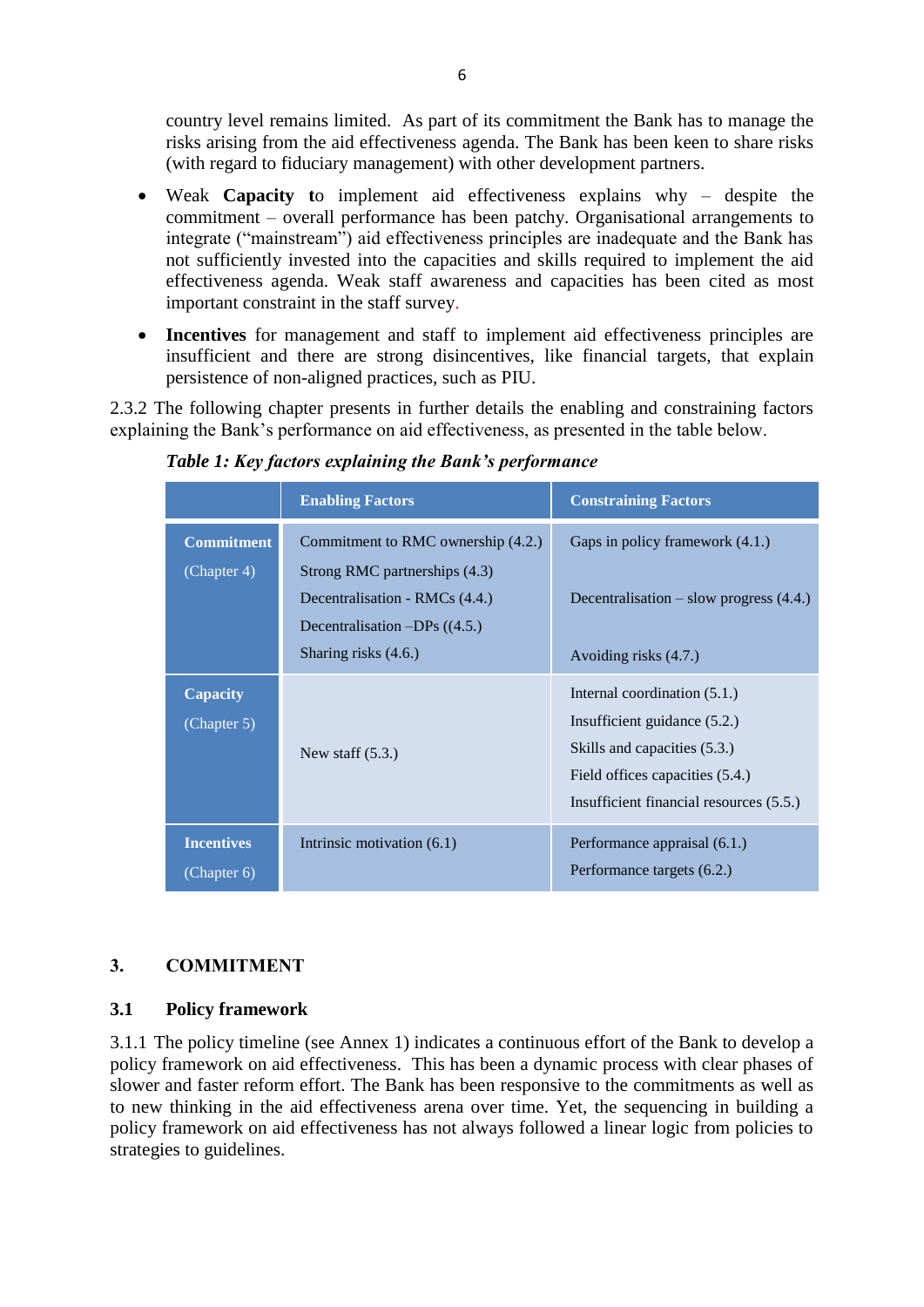3.1.2 Moreover, there is no overall policy or white paper on the Bank"s approach to development cooperation that could also provide the overall policy framework for aid effectiveness. There is the Bank"s policy on poverty reduction and there are the medium-term strategic plans, but the extent to which they clarify the application of aid effectiveness principles within the context of development cooperation is limited.

3.1.3 The policy documents review identified specific gaps in the Bank"s policy framework. While there are guidelines on development budget support lending (DBSL), none of the policies or strategies articulates a clear preference for more aligned aid modalities such as budget support or other programme based approaches. There is no strategic framework or fiduciary risk assessment framework which would help decide upon an appropriate aid modality mix. Aside from the general commitments included in the Bank Group Action Plan on H&A and MfDR 2006 there is no specific consolidated guidance on the conditionality approach and the commitment to improved predictability. The policy framework does not provide guidance on the Bank"s approach to mutual accountability, division of labour and untying of aid.

# <span id="page-17-0"></span>**3.2 Ownership – the Bank's commitment**

l

3.2.1 The Bank has promoted country ownership as an important principle for effective poverty reduction prior to Paris. The Bank"s commitment to country ownership has been driving efforts to align its support to country priorities ever since it joined the Comprehensive Development Framework<sup>8</sup> Partnership Group in 1998. The Bank's commitment to strengthen ownership is closely related to the specific role it has to play as an *African* Development Bank within the African context. For example, the High Level Panel Report (2007) has highlighted the responsibility the Bank has in strengthening African Ownership as part of the aid effectiveness agenda.

3.2.2 The Bank has consistently promoted country ownership and partnership through its policies and strategies. Ownership is a key element of development effectiveness promoted in the Bank"s Strategy on Poverty Reduction 2003, which promoted country ownership and stakeholder participation as key elements for the design and implementation of the Bank"s support. Bank CSPs are based on a consultative approach.

3.2.3 The commitment to partnership also means that the Bank almost naturally ventured into practices of mutual accountability, even though there is no strategy or policy. Joint portfolio reviews that have been conducted in a number of countries are an example of this.

3.2.4 The Bank is seen as a willing and responsive partner who stands by the government in times of political or economic crisis. For example in Kenya the Bank has continued to disburse its support at times where most other development partners have withdrawn funding (during the political crisis in 2008). In Burkina Faso, the Bank has cancelled non-performing projects and transferred them into budget support (PBL). The commitment to support countries during difficult times has made the Bank a reliable partner.

3.2.5 Related to the Bank"s commitment to strengthen Africa"s leadership on development is the support it provides to regional institutions that promote economic and financial governance. These include the Collaborative African Budget Reform Initiative (CABRI), the

<sup>&</sup>lt;sup>8</sup> The Comprehensive Development Framework—launched by World Bank President James D. Wolfensohn in early 1999—provided conceptual underpinnings for the Poverty Reduction Strategy Papers (PRSPs) and fed into the later aid effectiveness initiatives.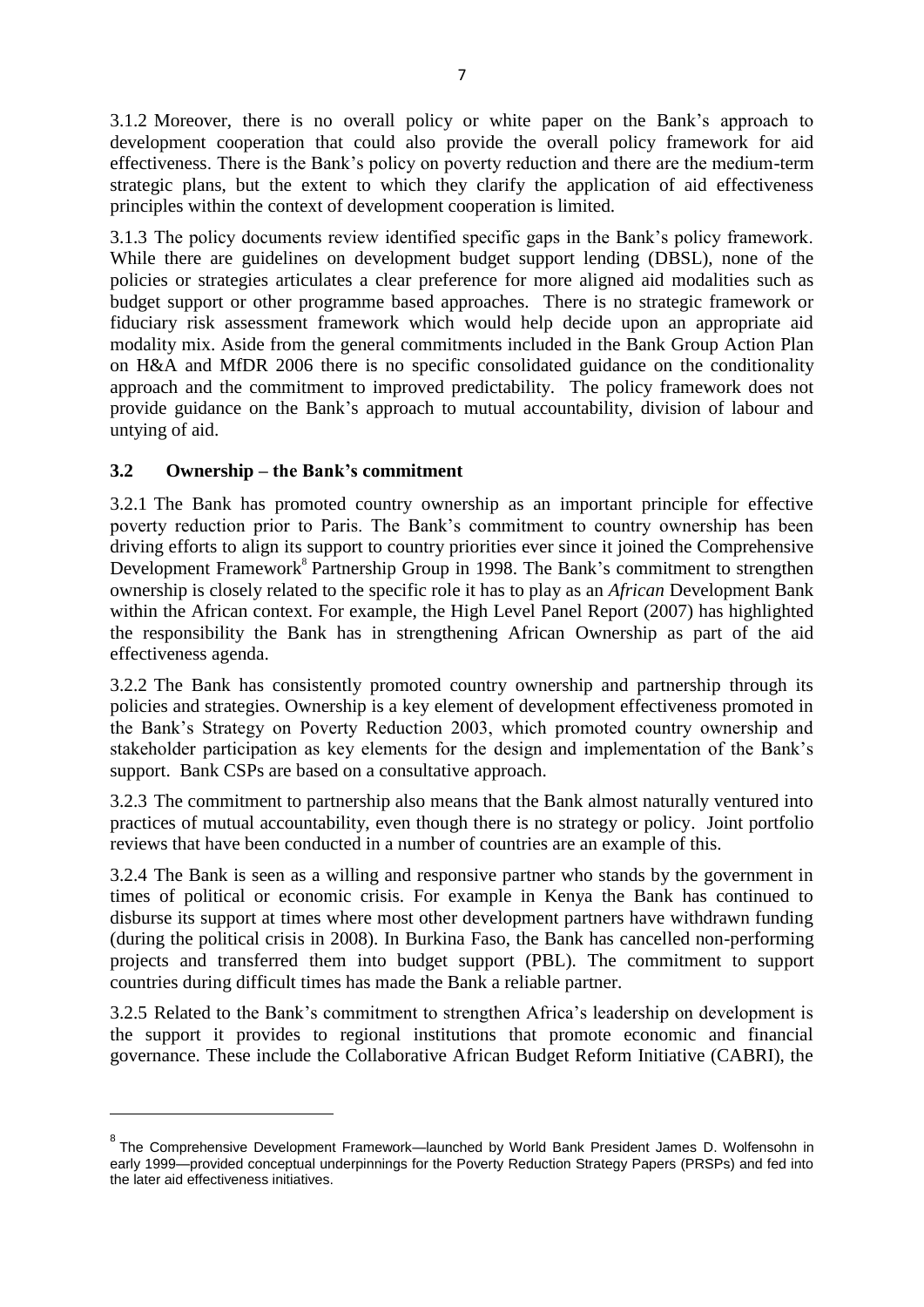African Organisation of Supreme Audit Institutions (AFROSAI), and the African Tax Administrators Forum (ATAF) established in 2009 (Annual Report 2009, p. 25).

3.2.6 This all means that the AfDB has been working towards ownership principles as part of its mission and core values. It has pursued a partnership approach based on mutual trust that has strengthened African leadership on development issues.

# <span id="page-18-0"></span>**3.3 Partnership – a responsibility to engage**

3.3.1 The Bank"s special role as donor and development partner in the African context is also recognised by other Development Partners (DPs). Country visits confirmed that DPs expect the Bank to serve as a role model in strengthening government leadership through credible engagement at the heart of the development agenda. The evaluation has identified several areas where the Bank will have to step up its responsibility as a leading dialogue partner.

3.3.2 **Budget support as part of the policy dialogue:** The Bank sees budget support as the preferred modality of most RMCs because this strengthens national ownership and leadership (Annual report 2009, p. 23). The Bank has traditionally relied on conditionalities to address governance issues in relation to budget support. Evidence on legal measures and reforms to improve sustainability or effectiveness in the sector such as establishing PFM strengthening measures, or clearing a sector-level audit backlog are often included as conditions in PBLs. But budget support should, in principle, also create the space for engagement in policy dialogue. This point has been well made in a recent paper on budget support in Fragile States, which the Bank prepared in cooperation with the WB and  $EC^{\circ}$  and in the Evaluation of the Policy Based Operations of the African Development Bank  $1999 - 2009$ <sup>10</sup>

# <span id="page-18-1"></span>**Box 1: Budget support as an element of country dialogue**

"Rather than viewing budget aid as simply a transfer of financial resources to the country"s budget, and with a narrow focus on public financial management, it should be considered as a key element of an aid package that consists of evidence-based policy dialogue, analytical work, technical assistance, capacity building activities, as well as financial transfers. This package should be more explicitly geared at addressing the underlying causes of fragility and supporting the transition toward resilience. This can be done by highlighting the role that budget aid can play in: stabilizing the macro-budgetary framework and allowing the state to carry out basic functions, to cement its legitimacy and contribute to maintaining political stability; supporting the longer-term endeavours of peace and state-building; and contributing to strengthening the capacity of recipient countries by channelling aid through national systems."

3.3.3 **Addressing challenges through dialogue.** The Bank is generally keen to respect governments" views in the dialogue and tends to refrain from posing difficult conditions or pushing difficult issues. Country visits showed that there is a perception among development partners that the Bank is an "easy, friendly partner" and that "government finds it easy to access AfDB funding".<sup>11</sup> They believe that the Bank "should ask more questions and should also address related governance issues" (e.g. in the infrastructure sector). The transport sector case provides some concrete examples. In the transport sector the Bank has a leading role to play. However, it appears that the Bank is reluctant to challenge government priorities in the

 $\overline{\phantom{a}}$ 

 $^9$  Common Approach Paper for the Provision of Budget Aid in Situations of Fragility (2010).

<sup>&</sup>lt;sup>10</sup> Evaluation completed in March 2011. Report available on the Bank website.

 $11$  The MOPAN survey (2009) reported a similar perception.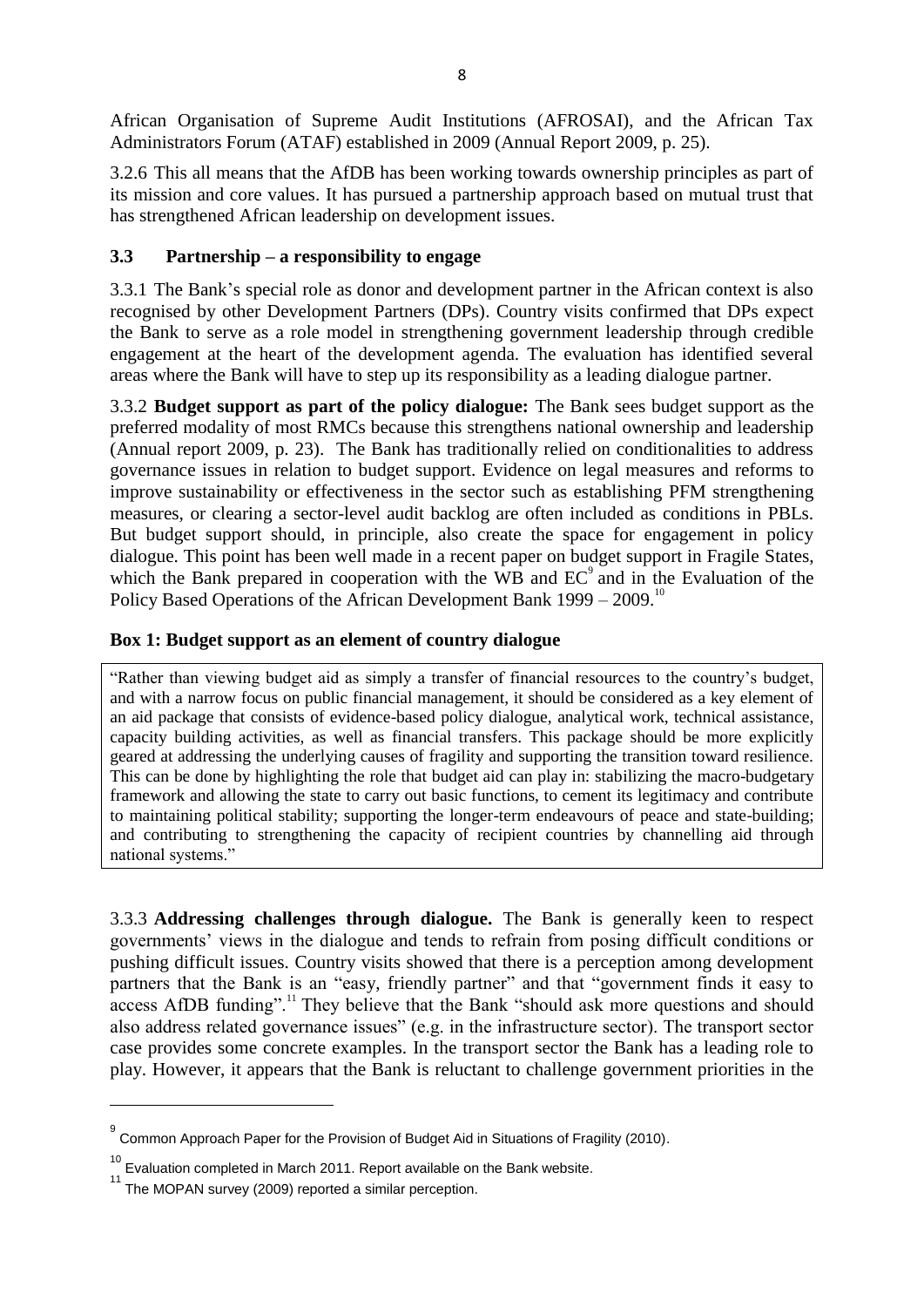sector and is leaving the more difficult change management aspects to donors such as the World Bank and EU (see box below).

#### <span id="page-19-1"></span>**Box 2: The Bank's role in the transport sector**

The transport sector provides strong disincentives to pursue sector reforms given that these typically take years to implement and can delay project implementation if presented as pre-conditions. As a result the Bank tends to stay away from more difficult reform issues. For example in Uganda the AfDB has not directly engaged in the institutional reforms that are ongoing in the sector including the establishment of the Uganda National Roads Authority (UNRA) or the Uganda Road Fund (URF). Furthermore the AfDB has not engaged in strengthening the Ministry of Works and Transport, which has responsibility for overseeing sector policy. During the country visit there was some criticism from other donors in the sector that the AfDB was not prepared to challenge the Government of Uganda in its investment prioritisation decisions which appeared to reflect political rather than economic criteria.

3.3.5 *Wider consultation as part of the policy dialogue***:** A common criticism is that although the Bank is consulting more with country stakeholders, its consultation is often confined to a small number of central government ministries and in many countries does not include private sector and civil society. The Bank is aware that it needs to reach out to other stakeholder groups, to stimulate broad-based ownership of its strategies and support. In countries where

civil society has become a major stakeholder in policy dialogue (e.g. Burkina), the Bank engages with CSOs well. Where government does not encourage civil society participation, the Bank, as well as other development partners finds it difficult to engage with CSOs (e.g. Kenya). The country visits, in particular, pointed to the importance of an active and well-informed

"We need frank and effective partnerships between Bank and civil society, for broader ownership and better impact (of the Bank strategy)."

---- Quote from focus group discussion

civil society which could be an important player in holding both the government and donors accountable. In many of the Bank"s RMCs civil society is weak, inactive, fragmented and often not adequately informed about the Bank"s operations. Civil society, in its turn, expresses concern about its often marginal position and the fact that it has limited access to documents and reports.

#### <span id="page-19-0"></span>3.4 **Decentralisation – working with RMCs**

 $\overline{\phantom{a}}$ 

3.4.1 Decentralisation has been the single most important factor affecting the Bank"s performance on AE by staff and country partners. But the reform is progressing at a slow pace and the Bank still has some way to go to build the presence and capacity that would enable it to become a major player in the aid effectiveness agenda at country level.<sup>12</sup> Delegation of responsibilities to field offices is a key step. However the Delegation of Authority Matrix (DAM) has not been updated since 2008. The Decentralisation Roadmap thus noted a "persistence of a "centralisation" culture in parts of the Bank that results in insufficient delegation of authority to field staff." The current share of tasks that are managed by field offices is modest. In 2009, field offices were responsible for overseeing supervision of about 15% of the project under implementation, but less than 10% of new projects under preparation (Decentralisation Roadmap 2010, p. 9).

 $12$  The evaluation of decentralisation noted that "the AfDB is behind schedule in establishing a fully operational FO network" (Evaluation Summary 2009, p. 5).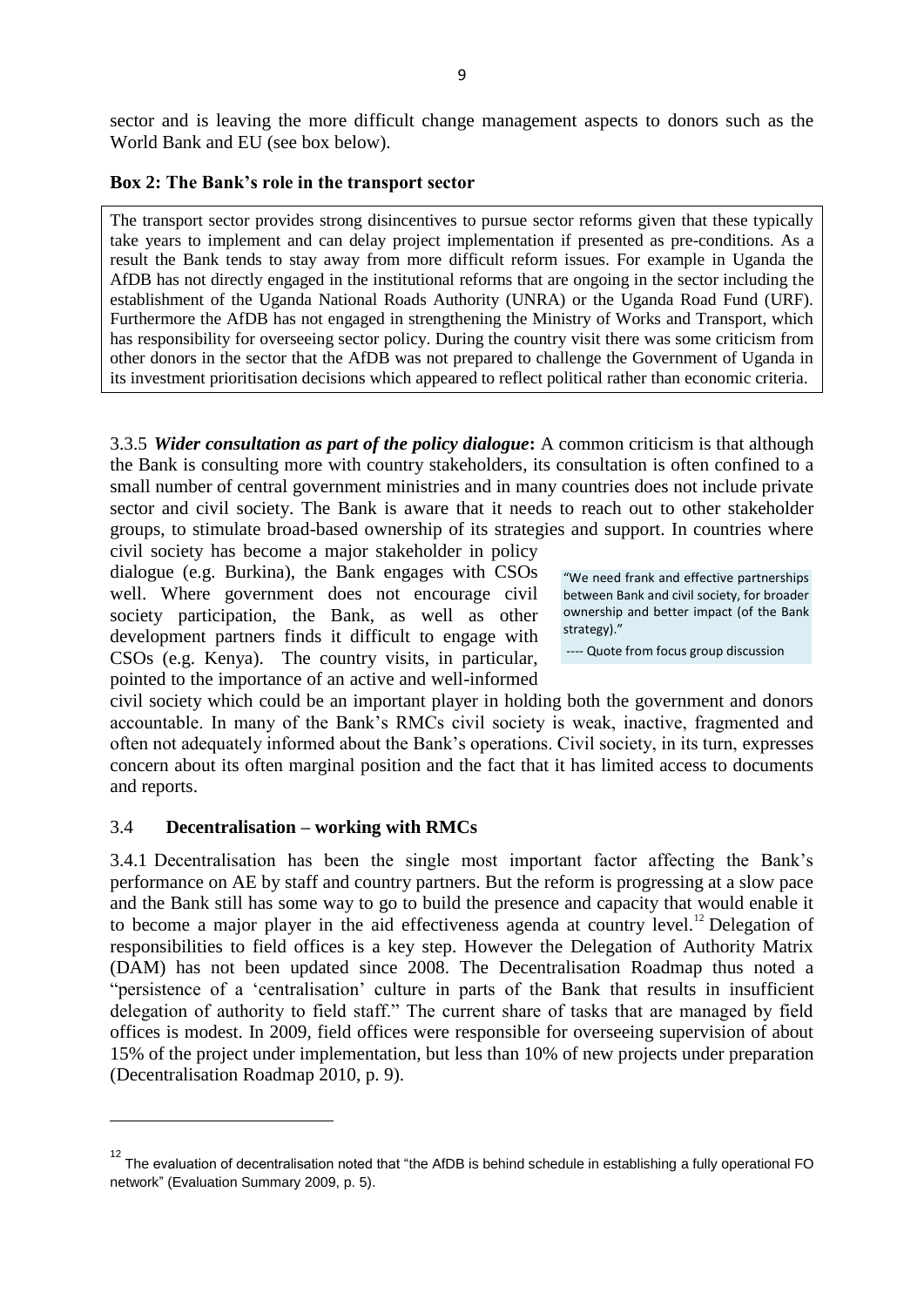3.4.2 Field offices remain reliant on decisions and "no objections" from HQ; and field office staff report that this often undermines their engagement in joint operations and activities with other development partners. For example, in Kenya there were concerns voiced by a number of stakeholders that the field office delegation of authority is not sufficient. The Ministry of Finance thinks that Bank procedures are cumbersome and noted that there are still too many decisions requiring sign-off in Tunis; more delegations would help to lower their transaction costs. Development partners believe that the Bank office is not sufficiently empowered "to be taken seriously" within the policy dialogue.

3.4.3 There are particular concerns around the delegation of fiduciary functions. The AfDB is committed to maintaining and ensuring high standards of probity and accountability, and recognises that many governance and accountability risks concern procurement. Therefore its procurement systems have incorporated strong elements of centralised control, with key approvals needed (the "no objection" mechanism) at key stages of the procurement cycle, which have been causing major delays and complaints by RMCs about lengthy processing time of disbursement or procurement related matters.<sup>13</sup> The Bank has been cautious with regard to the delegation of procurement clearance authority to field office staff and noted the risk that it could expose staff to external pressure, fraud and corrupt practices.<sup>14</sup> In addition, there are tangible barriers that need to be overcome, such as provision of qualified staff, adequate budgeting for field staff and finalisation of IT-solutions, before delegation of fiduciary responsibilities can be fully rolled out.<sup>15</sup>

3.4.4 Some progress has been made in streamlining procurement approvals and no-objections as an important step to reduce transaction costs for both Bank and RMC and improve portfolio performance. Procurement assistants based in field offices are working closely with procurement staff in client ministries to resolve procurement issues and problems, thereby reducing delays and limiting the number of rejected procurements.

# <span id="page-20-0"></span>**3.5 Decentralisation – working with other development partners**

3.5.1 There is plenty of evidence that decentralisation has benefited the Bank"s understanding of the country context and that it has become more engaged with stakeholders at country level. The Country Strategy Paper (CSP) review shows that donor harmonisation has received increasing attention in the CSPs. CSPs describe the institutional structures of the partnership framework well, in particular the structures for donor coordination, the major donors present in a country and the activities they support.

3.5.2 The Bank had signed up to the Joint Assistance Strategies (JAS) for a number of countries (e.g. CAR, the Gambia, Sierra Leone, Tanzania, Kenya, Liberia, Zambia and Uganda) at a time when it did not have a field presence in most of them (see OPEV review of JAS, 2007). The process of joint strategies has recently lost momentum. The Bank has decided to prepare its own country strategies in some countries, such as Uganda and Zambia. Box 3 below highlights some of the sobering findings from the evaluation of the JAS Zambia.

<span id="page-20-1"></span> $\overline{\phantom{a}}$ 

<sup>&</sup>lt;sup>13</sup> Decentralisation Roadmap 2010, p. 5.

<sup>&</sup>lt;sup>14</sup> Streamlining procurement and financial management functions: proposed process improvements – rev.2, 2008, p. 18.<br><sup>15</sup> ORPF 2010. Recent initiatives of the procurement and fiduciary services department – ORPF.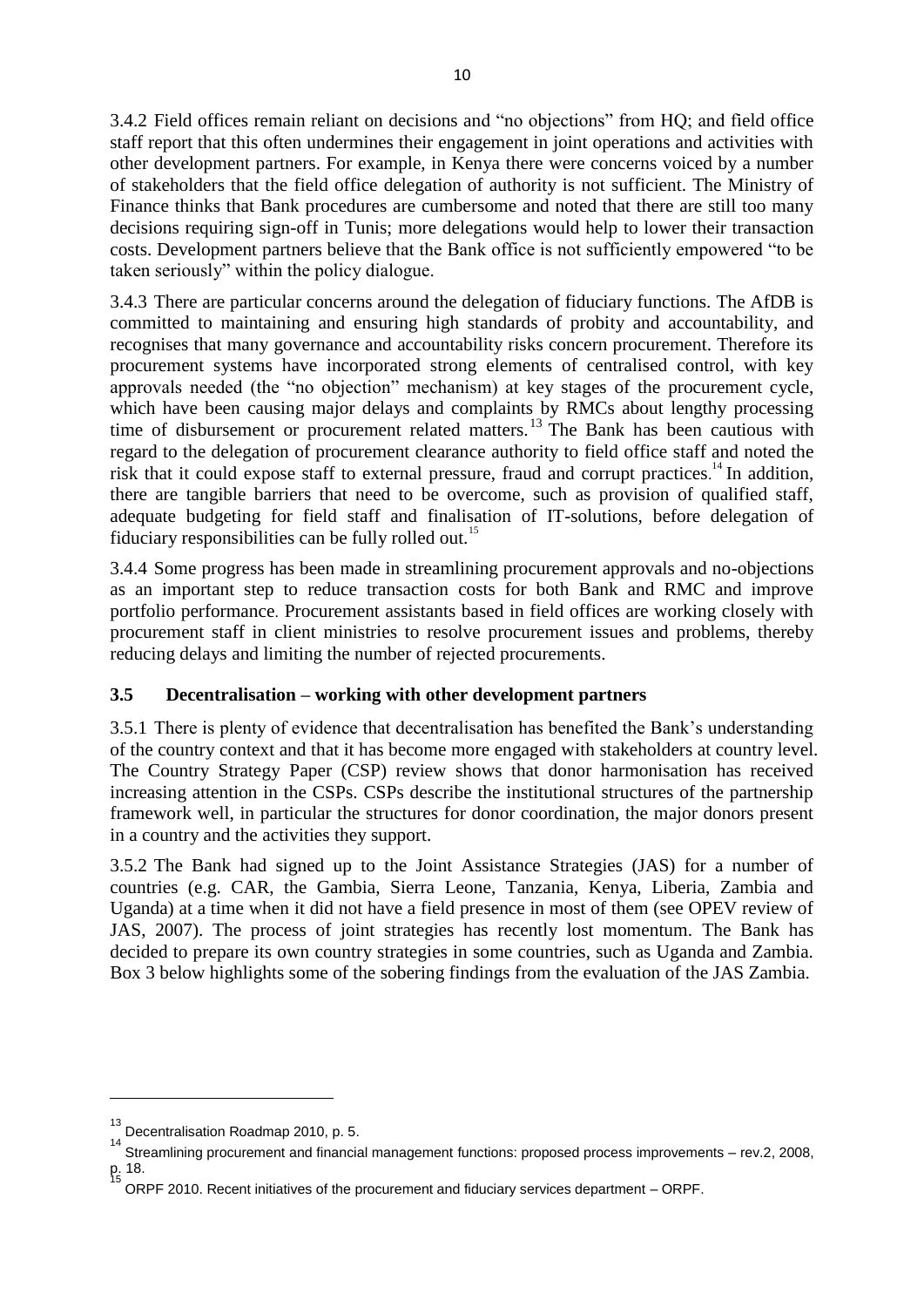#### **Box 3: Findings from the joint evaluation of the JAS Zambia**

As an instrument for advancing the Paris Declaration, the JASZ is critically dependent on the activities of the Government of Zambia (GRZ). However, the GRZ"s systems and processes for aid management are weak, and there is no mechanism for taking an effective cross-sectoral strategic view on aid issues. In important respects, existing consultative mechanisms are driven by arrangements developed by development partners. The dialogue architecture which has emerged over the period of the JASZ in response to these weaknesses, often does not respect GRZ processes. **Transaction costs** for CPs have increased, particularly for those taking a lead position in a specific sector. There is little evidence that the JASZ has promoted greater country **ownership** at national level. **Mutual accountability** is seen as weak by a majority of CPs, and there has been little progress under the JASZ in developing a mutual accountability framework.<sup>16</sup>

3.5.3 Country visits showed that with the establishment of field presence the Bank has become more engaged in the alignment and harmonisation agenda at country level. With the increased field presence since 2007 many field offices are working with five to eight working groups, and in some cases many more. The Bank has led DP working groups in a number of countries (e.g. General Budget Support (GBS) in Tanzania, Malawi and Burkina Faso, transport in Kenya and Mozambique, etc.).

3.5.4 Harmonisation with other donors also means that the Bank increasingly participates in Sector Wide Approaches (SWAps). For example the Bank is participating in a number of SWAps in Kenya and Malawi, although it provides parallel funding to selected parts of the sector programme only. AfDB's participation in pooled funds operated by other bodies has been traditionally constrained because of the application of procurement rules of origin.<sup>17</sup>

#### <span id="page-21-0"></span>**3.6 Harmonisation – sharing risks**

 $\overline{\phantom{a}}$ 

3.6.1 For the Bank there are strong incentives for harmonisation in the area of fiduciary management because harmonisation means sharing analysis and sharing risk management, usually at high standards. An example of shared risk is the joint approach to budget support.

#### <span id="page-21-1"></span>**Box 4: Pooling risks through budget support**

"Working together to pool risk is a critical source of added value resulting from improved coordination of approaches. The typology of risk, the analysis of different categories of risk and the trade-offs that exist between them could be given more prominent attention in the documentation associated with budget aid. The risk of not engaging should be set against the benefits that can be reaped by successfully stabilizing a country, including the positive regional (and global) externalities that may be generated."<sup>18</sup>

3.6.2 Harmonisation of procurement rules is seen as an important step to reducing the transaction costs for country governments. For example, procurement for large infrastructure projects, such as roads or power transmission lines that are funded by several donors can take up substantial time by management simply because of different donors applying different procurement rules and procedures. The Bank organised a conference on Public Procurement

<sup>&</sup>lt;sup>16</sup> Evaluation of the Joint Assistance Strategy for Zambia (JASZ) 2007-10. Ministry of Foreign Affairs of Denmark, 2010. 17

The ADF Articles of Agreement relating to the rules of origin for procurement have been amended, effective 31 March 2009 (Roadmap to Development Effectiveness, 2010). Note that the Bank's procurement rules do not apply to budget support. 18

Common Approach Paper for the Provision of Budget Aid in Situations of Fragility (2010)".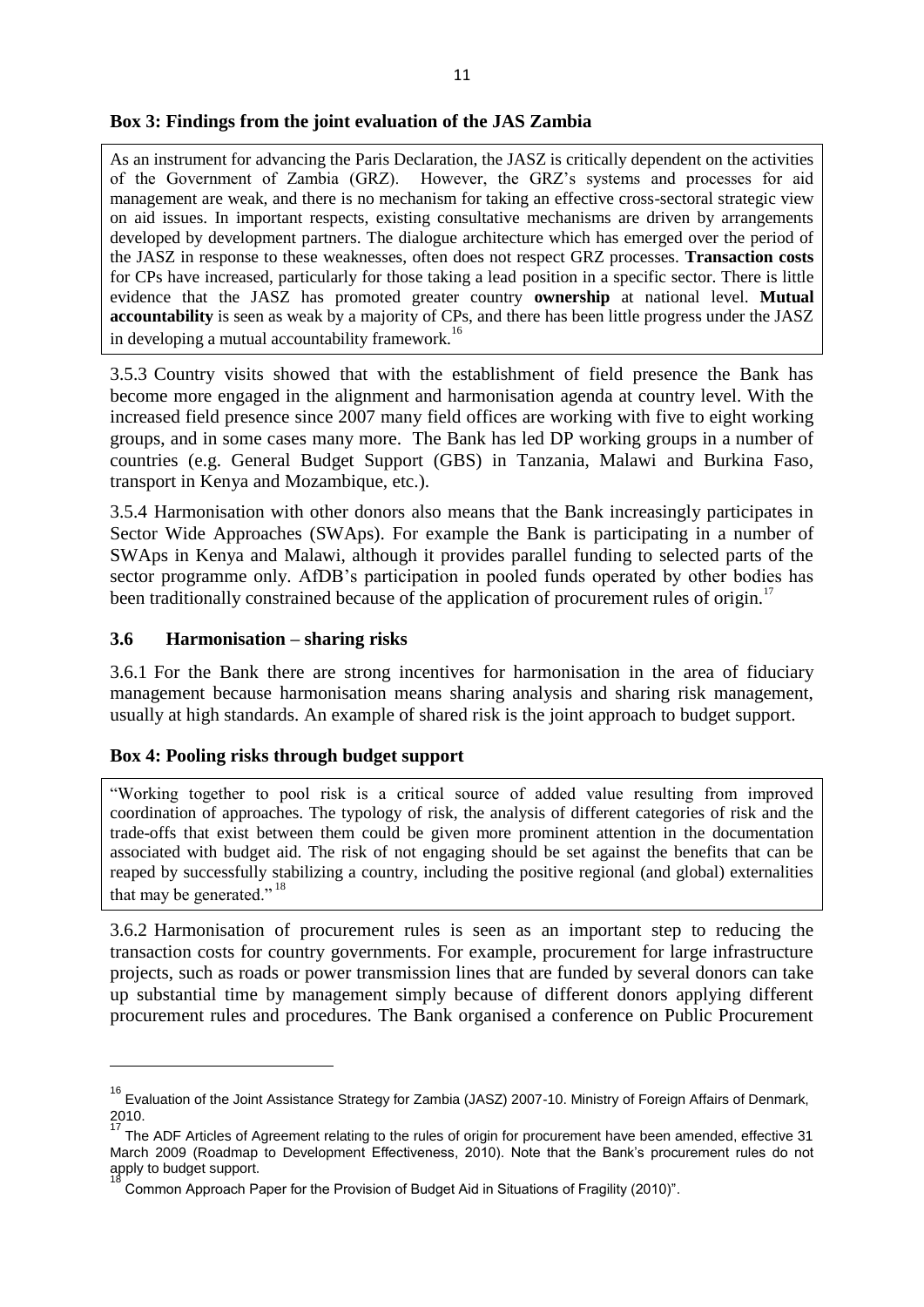in Africa as early as 1998 which led to the Abidjan Consensus Document on Public Procurement Reform. Since then, the Bank has been working with the World Bank on revision and harmonisation of bidding and contract management procedures and documents which was completed in 2008. Full harmonisation of the Bank's bidding documents with those of the World Bank and other MDBs was achieved through the preparation of master procurement documents. Revision and harmonisation of bidding and contract management procedures and documents was completed in 2008. This means that private sector contractors and public sector entities do not have to adjust their approaches for different multilaterals, thereby reducing their transaction costs.

## <span id="page-22-0"></span>**3.7. Alignment – managing risks**

3.7.1 As a Bank the AfDB has had to manage risks in a way that may conflict with Paris Declaration Principles, in particular with regard to use of national systems. The Bank has a history of low levels of performance, and under reinvigorated management and with substantially new staff, it is anxious to retain its more recently established reputation for effective risk management, transparency and accountability. The board has an overarching responsibility to protect the reputation of the Bank, since this determines its

"It is important to consider the country perspective, on how risks are to be addressed. This is not always the same as the Bank's. The Bank needs to have a joint strategy to address fiduciary risks, and the country needs to be committed".

Development partners often have different views and agendas (on use of country systems). But there needs to be a common understanding of what the strategy should be."

----Quotes from focus group discussion

future, the confidence of its share-holders and its credit rating. This explains why the Bank has avoided becoming over-dependent on any single risk management unit or department, and instead adopts an approach based on multiple checks and balances.

3.7.2 Use of country systems creates additional risks of delays, poor procurement and inadequate financial reporting. Corruption is a major risk in many of the AfDB partner administrations. The Bank's "Approach to the enhanced use of country's system" (2008) thus promotes a two-pronged approach, with rapid progress in PFM and reduction of PIUs on the one hand and a more cautious approach in the area of procurement and environmental and social safeguards on the other hand.

3.7.3 The Bank"s cautious approach to fiduciary management had knock-on effects on the use of funding modalities. AfDB"s participation in pooled funds operated by other bodies had been constrained because of the application of procurement rules of origin. In 2008 the ADF deputies amended the rules of origin to allow the Fund to participate in pooled funding mechanisms with other donors. Funding remains tied for ADB operations (e.g. from private sector operations and funding to middle income countries).

# <span id="page-22-1"></span>**4. CAPACITIES**

#### <span id="page-22-2"></span>**4.1 Organisational responsibilities and coordination of aid effectiveness strategy**

4.1.1 Until 2008 responsibility for coordination of aid effectiveness strategy rested with the Operations Policy and Review Department (POPR) under the Vice President for Policy, Research and Planning. POPR was also responsible for monitoring and reporting progress and challenges and for dissemination of lessons and best practices. In August 2008 responsibility for aid effectiveness moved to the newly created Quality Assurance & Results Department (ORQR). In the process, aid effectiveness became subsumed into the broader results and quality agenda. Due to high staff turnover within the newly formed ORQR, ownership of the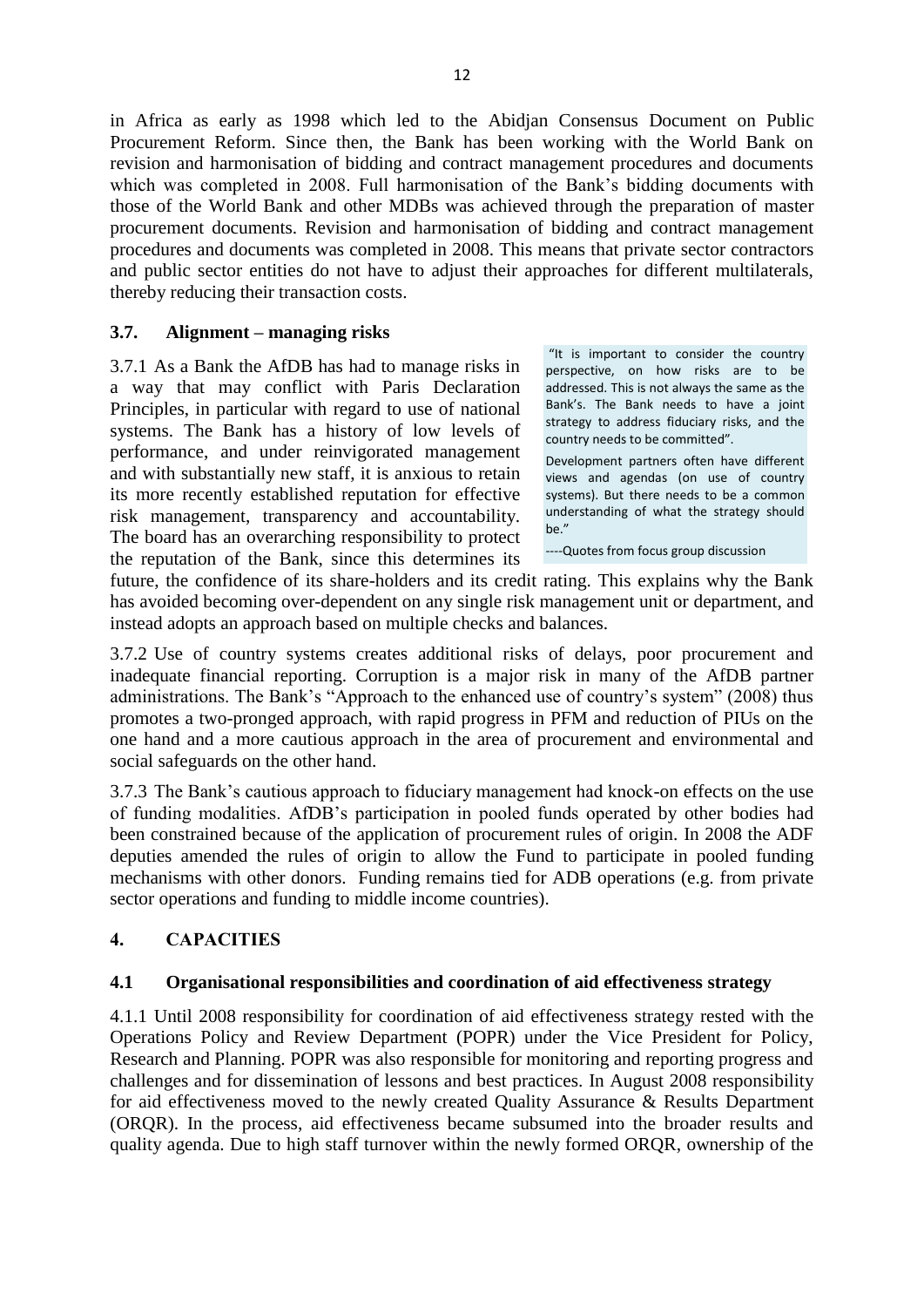H&A Action Plan quickly dissipated. A replacement to the 2006 H&A Action Plan was prepared in 2010 – the Roadmap to Development Effectiveness.

4.1.2 The move in location from an operational complex to a department responsible for quality and results, together with the differences between the H&A Action Plan and the Roadmap, indicate a change in emphasis within the Bank. The H&A Action Plan presented an organisation-wide plan for delivery of the Bank"s operations in closer adherence to aid effectiveness principles, implemented by all complexes and coordinated by POPR. In contrast, the 2010 Roadmap reflects more of a work plan to improve compliance through internal procedural changes. The Roadmap is very much a response to the 'sobering' findings of the 2008 DAC monitoring survey, and proposes "corrective measures to accelerate progress towards [Paris Declaration] targets." As such it is a work plan for implementation of corrective actions rather than a strategy for implementing aid effectiveness principles and coordinating that implementation process. As a result, responsibilities are only assigned against corrective actions, training and events rather than broader coordination roles. Notably responsibility for all but a few actions rests with ORQR itself, implying a non-mainstreamed approach.

#### <span id="page-23-0"></span>**4.2. Guidance on aid effectiveness**

4.2.1 With many sector policies and strategies being old (some dating back to the 1990s) there is a significant lack of guidance on how to address AE principles in the programming and budgeting process. 60% of respondents to the staff survey think that the range and quality of guidance on aid effectiveness is inadequate to meet staff needs. Country Office (CO) staff complain about the lack of hands-on guidance and support for addressing problems in implementation of PD at operational level. For example, the adoption of country systems has

to reflect capacity at a country level and this varies across sectors. The absence of guidance on addressing AE principles in programming and budgeting means that staff must default to existing policies and procedures.

4.2.2 In particular there is a degree of confusion around the use of aid modalities. The Bank does not have a position on when to use budget support and other programme based approaches as preferred "The Bank's AE team has not done enough to communicate across complexes."

"The problem is that the PD is a cross-cutting issue; it cannot be easily coordinated. For example the President has requested setting up a working group on use of country systems. The Bank needs internal mechanisms to coordinate within the Bank." ---Quotes from focus group discussion

modalities. The Bank had introduced budget support as an aligned modality since 2004, but it only issued guidance on the use of country systems in 2008. Bank staff often consider budget support as the only alternative to project funding. There is no specific guidance on the choice of aid instruments which would, for example, explain the eligibility and risk assessment criteria and standards for specific aid modalities (e.g. budget support).

#### <span id="page-23-1"></span>**4.3. Staff capacities and skills**

4.3.1 The HR strategy, prepared in 2007, focuses on addressing existing weaknesses in HR management. Aid effectiveness receives no explicit mention in the strategy document, although a number of its characteristics are consistent with aid effectiveness principles (for example, the focus on results).

4.3.2 Findings from the staff survey indicate that Bank staff view low staff awareness and skills as the main factor constraining or undermining the Bank"s willingness and ability to implement aid

"Has the Bank really internalised the thinking across all sectors? Whoever goes out there needs to have the same vision."

----Quote from focus group discussion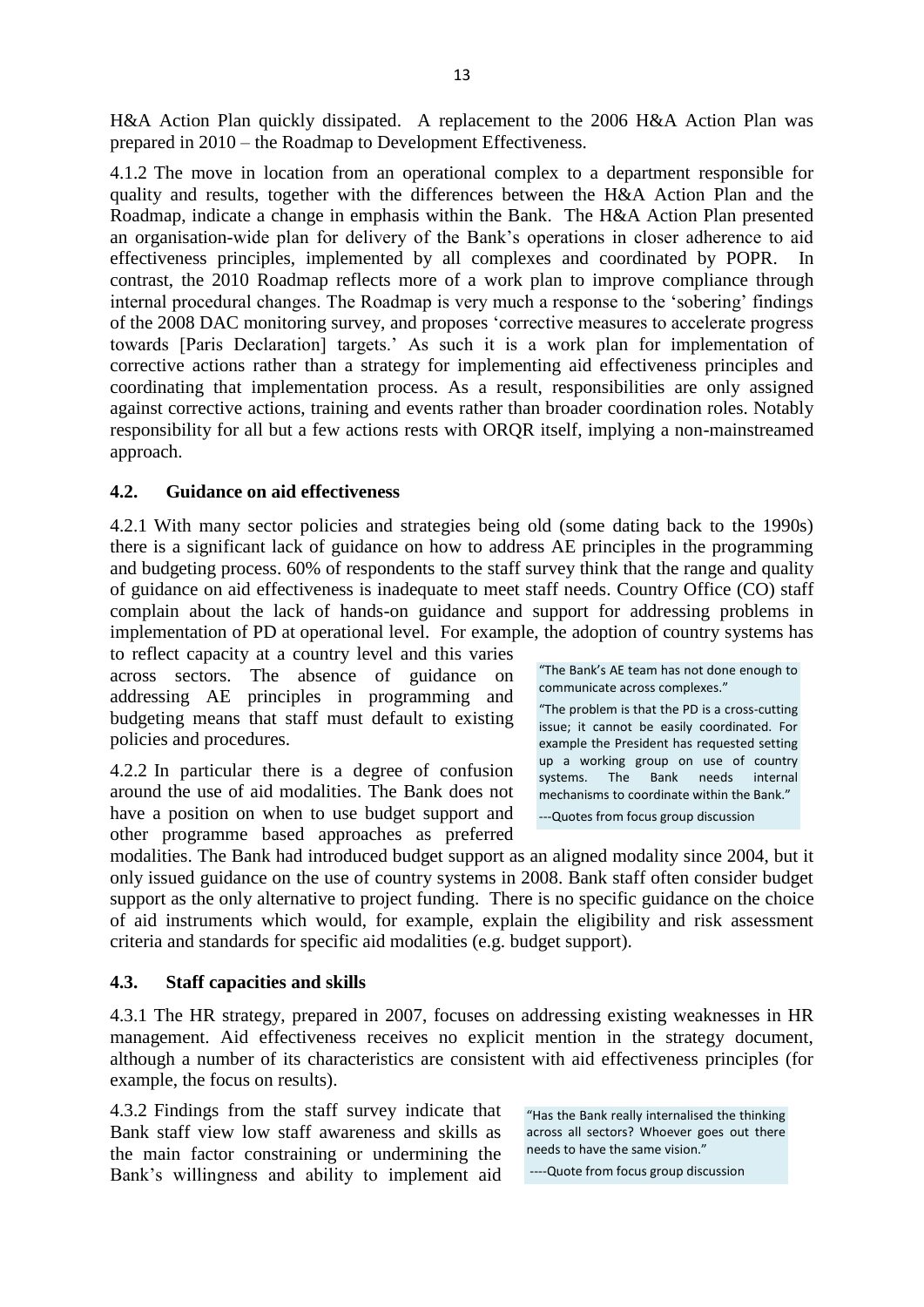effectiveness principles. Staff concerns relate mainly to their sense that the aid effectiveness agenda has been poorly communicated within the Bank, operational guidance is limited (especially where important trade-offs are to be made), and access to relevant staff training is poor. In the focus group discussions that followed this survey finding, staff further commented that capacity constraints undermine the Bank"s ability to take advantage of the potential opportunities that aid effectiveness presents to the Bank: lack of sufficient staff numbers; insufficient staff skills; and inflexible deployment of staff.

4.3.3 At the same time the significant influx of new staff over the past few years has brought aid effectiveness knowledge and skills into the Bank. Local field office staff are often recruited from other development partners, where they have gained previous experience with aid effectiveness.

## <span id="page-24-0"></span>**4.4. Field office capacities**

4.4.1 Field office staffing has been driven mainly by considerations around portfolio management. Staff data shows that positions in management, IT and administration account for 60% of total field office positions, while sector specialists account for only  $33\%$ .<sup>19</sup> With only a small number of projects being managed by field offices (5% in 2009), the Bank is reluctant to increase the budget to recruit additional professional staff for field offices.<sup>20</sup> Economists only account for 6% of the field positions, country program officers only 7%. Limited deployment of economists and program staff has constrained field office involvement in analytical work and the generation of knowledge products.<sup>21</sup> Field office economists only recently (2010) started taking over responsibility for economic and sector work (e.g. Kenya).

4.4.2 Field staff are over-committed and they feel constrained in their ability to provide the additional time and effort required for aid effectiveness activities. They are stretched thinly over the large number of sectors and thematic areas where the Bank is active. For example, in Kenya, where the Bank has ten technical staff, it is active in six sectors and three thematic groups. A similar situation was reported for Malawi where the Bank has only one specialist per sector and the portfolio is very wide, encompassing PBOs, social sectors (health and education), infrastructure (transport, water), rural development and agriculture and private sector development; it is also participating in PFM strengthening and governance issues. Managing projects and being involved in the country dialogue is a balancing act and staff complain that they are overstretched. Among development partners this often leads to the perception that the Bank is thin on the ground.<sup>22</sup> As a result the Bank has not yet established the critical mass to lead country dialogue in areas of comparative advantage.

# <span id="page-24-1"></span>**4.5. Resources to implement aid effectiveness agenda**

4.5.1 A common theme which came out of the country visits and staff survey is that activities to implement activities in relation to aid effectiveness are under-resourced. 61% of the respondents to the

"We feel embarrassed if we have only one person attending meetings, while others, like the World Bank, come with two or three. This makes it feel very unbalanced and difficult for us to raise our voice during meetings."

----Quote from Kenya FO focus group discussion

 $\overline{a}$ 

<sup>&</sup>lt;sup>19</sup> Decentralisation Road Map 2010, page 7.

 $^{20}$  See the Bank's Annual Programme and Budget Planning 2009 and 2010.

<sup>&</sup>lt;sup>21</sup> Decentralisation Road Map 2010, p. 7.

 $^{22}$  The MOPAN survey (2009) conveys a similar feedback.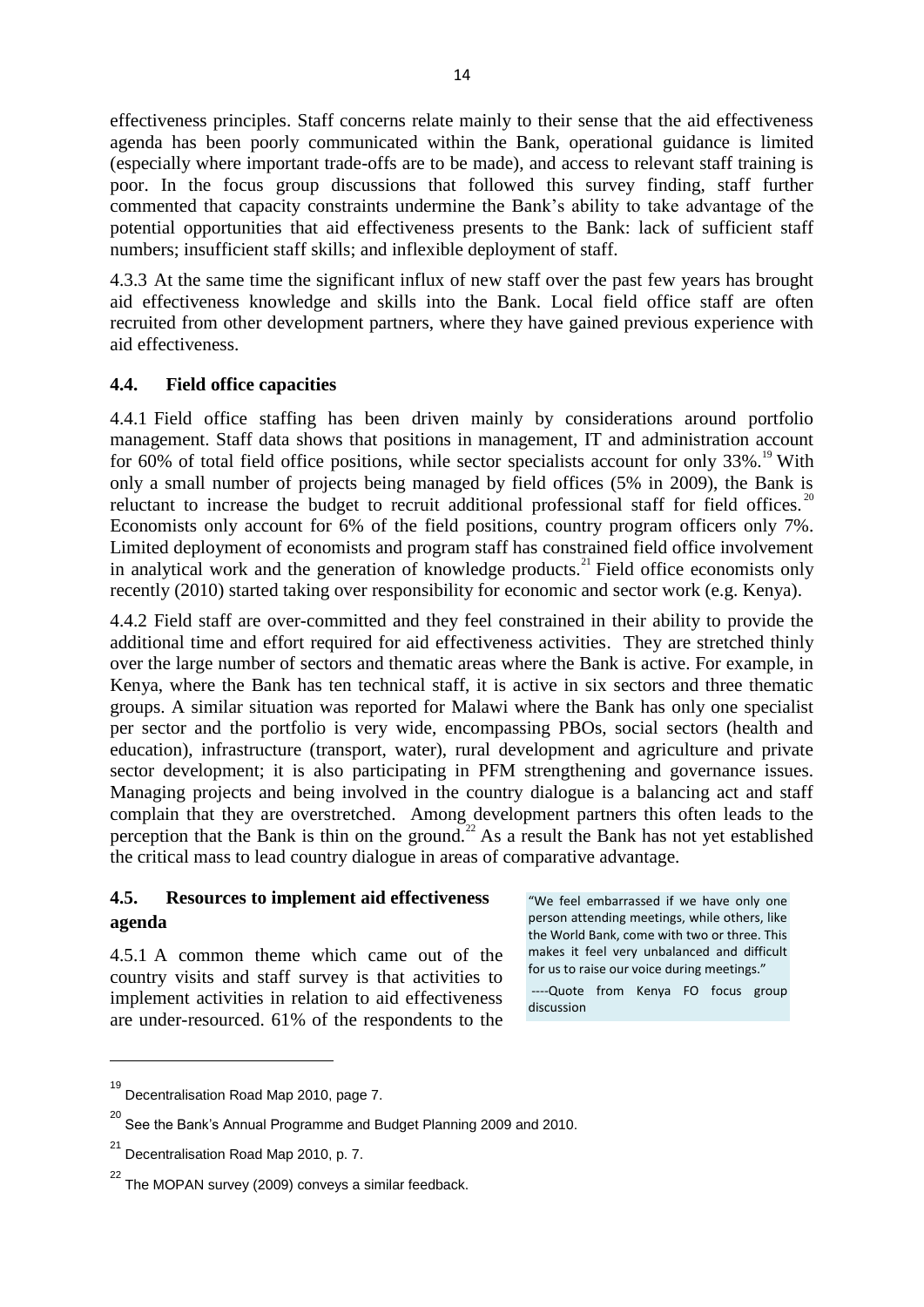staff survey feel constrained in their ability to provide the additional time and effort required to implement aid effectiveness related work.

4.5.2 There is a strong perception among staff and other development partners that the Bank has not allocated sufficient resources to implement aid effectiveness related activities at country level. Country office staff feel that the real transaction costs required to implement aid coordination at country level are undervalued and resources are therefore not made available. During country visits to Kenya and Malawi cases were brought up that application for funding of aid effectiveness related activities were made, but not granted by Tunis.

4.5.3 The Bank has traditionally managed a large number of trust funds which should in principle provide additional resources for non-lending activities, such as those related to studies or training. But, as findings from the case study on trust funds indicate the cumbersome procedures to access funding from trust funds in practice has made it difficult for the Bank to use this type of funding for aid effectiveness related activities. Furthermore many donors are reluctant to commit funds for activities such as workshops, and consider that such activities should be charged to the AfDB"s core budget.

# <span id="page-25-0"></span>**5. INCENTIVES AND DISINCENTIVES**

## <span id="page-25-1"></span>**5.1. Staff incentives on aid effectiveness**

5.1.1 The Bank"s performance planning and appraisal procedures do not explicitly address aid effectiveness principles. Staff are not formally encouraged to implement aid effectiveness principles. 60% of respondents to the staff survey agree that it is more important within the Bank to meet disbursement targets than to demonstrate aid effectiveness. The HR management department, (CHRM) have just completed a new competency framework, which does not address aid effectiveness. The newly designed online Performance Management System provides a format for objective-led performance appraisal but leaves it to the line manager to define what the objectives should be. Aid effectiveness is therefore only included if the line manager decides that it is important to do so (and there are examples of this).

5.1.2 Staff derive their main incentives for aid effectiveness from intrinsic motivation. This in turn stems from the opportunities and imperatives that arise from engaging with partners and from staffs' own sense of where aid effectiveness fits into the Bank's corporate strategy. In the focus group discussion it was striking that staff see such a strong coherence between aid effectiveness principles and corporate strategy and results. This suggests that there is also a significant level of latent enthusiasm or motivation to explore more deeply how aid effectiveness principles can help the Bank to achieve its strategic objectives.

#### <span id="page-25-2"></span>**5.2. Performance incentives**

5.2.1 Speed of disbursement is a key performance parameter to the AfDB. This has created an inherent tension between targets for improving country portfolio performance and fulfilling

PD principles, indicators and targets. For example task managers are aware that rapid disbursement is used as a proxy for performance and that, therefore, dealing with lengthy pre-contract conditions or managing problematic or aged projects is undesirable. The focus on disbursement targets is significant for Paris

"We need to improve our risk appetite, to strengthen use of country systems." "ADF needs to take more risks to be relevant and responsive."

-----Quotes from focus group discussion

Declaration in several aspects. It implies a continuing focus on project delivery rather than on institutional capacity building and on the challenging sector management issues. In practices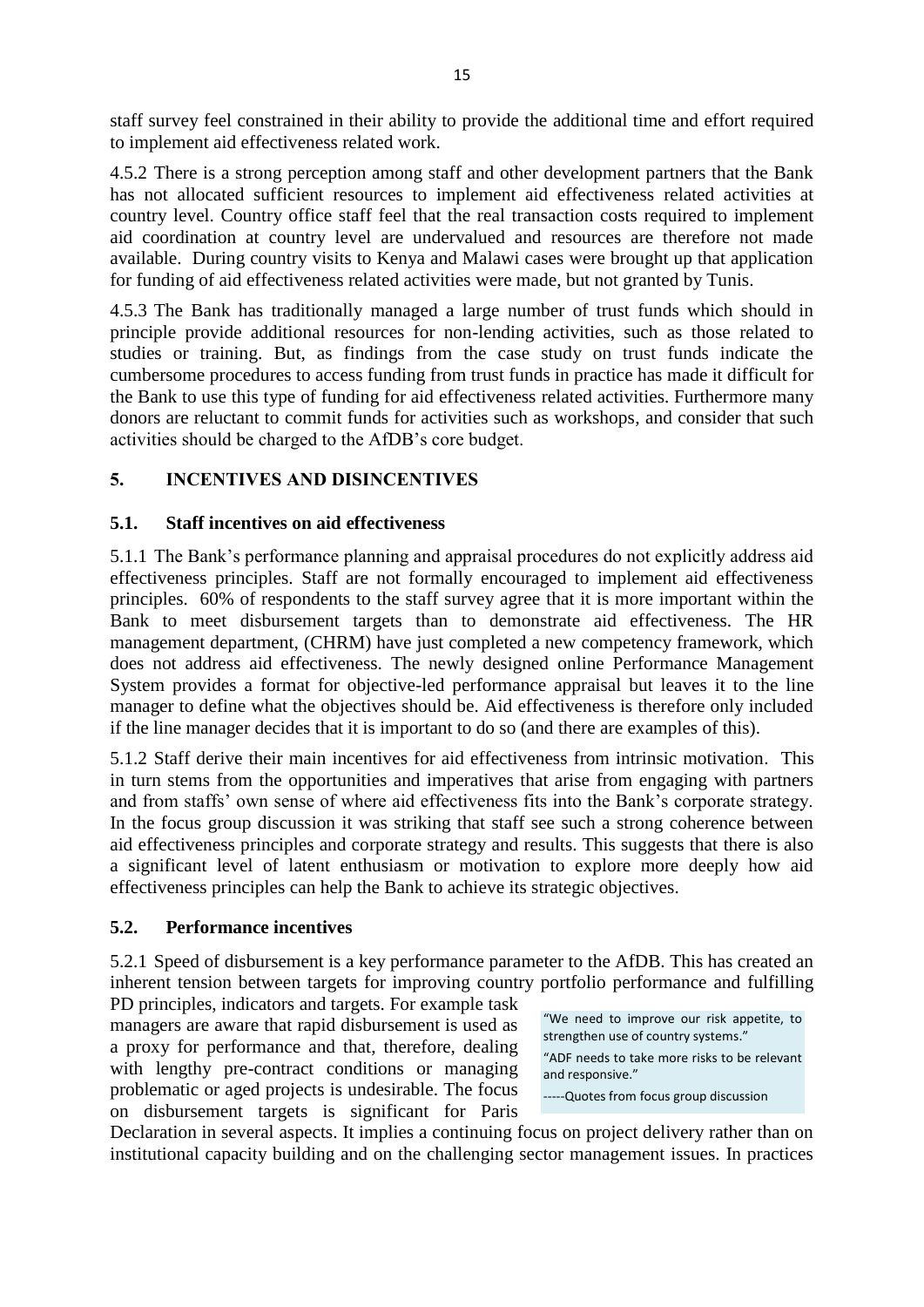this means there are strong incentives to maintain PIUs in order to circumvent government capacity constraints (see section on PIU below).

5.2.2 In recent years the AfDB has exerted extra effort in clearing the non-performing and "at risk" projects. Since the reason that many projects have not disbursed as originally envisaged is due to non-fulfilment or slow fulfilment of conditionalities, there is a considerable incentive to remove or limit such conditions. The Bank has reduced the number of implementation effectiveness conditions and is trying to resolve those prior to project signature. Case studies, for example in transport, revealed that there is an increasing reluctance to impose conditions that could delay project effectiveness. For example, as part of the Nacala Corridor Road Development Project Phase II (Lusaka-Chipata Road), the AfDB waived its requirement for the traditional 10% counterpart contribution from the government. Reducing or waiving project conditionalities may help to improve project performance in the short-term. It does, however, require additional measures to address wider sector issues, as the transport case study shows.

#### <span id="page-26-0"></span>**5.3. PIU – A case of competing incentives**

5.3.1 The Bank has taken steps to limit the use of PIUs. For example the guidelines for financial management and financial analysis of projects (2006) require a rationale for using partner country financial management systems or alternatively independent PIUs. In addition, the Bank has set clear targets for reducing PIUs. However at various stages of the evaluation, the team found that reducing PIUs has mixed results and in some cases, PIUs are preferred since they remain more effective, for example in Fragile States (CAR and DRC). Country visits and portfolio reviews found that many PIUs still exist.

5.3.2 A review of project management arrangements shows that there are other forms of project support mechanisms cropping up, which may avoid the formal title of being PIUs or PMUs but fulfil the same function.For example, the Project Appraisal document for the Drinking Water and Sanitation in Gao Koulikoro and Segou Regions, Mali, highlights that two government institutions (DHN and DNACPN) will be responsible for a range of tasks which would traditionally have been performed by a PIU, supported by additional staff hired by the borrower. There are several examples where PIU-type arrangements will have direct responsibility for executing the project, for example the Community Agriculture Investment Project in Uganda. Also in Uganda a former umbrella PIU, which served the needs of donors active in the sector, had been transformed into the Uganda National Roads Authority, a parastatal with its own board. There are strong incentives for the Bank to maintain PIUs which seem to be overriding existing policy directives.

5.3.3 The Bank"s treatment of PIUs as a compliance issue has led to apparent solutions that do not really address the underlying capacity constraints. As the examples above show, the problem can only to some extent be addressed through capacity building. It also requires changes in the way that the Bank designs and

"The shift from control to capacity building (for country systems) will reduce transaction costs for the Bank. But the Bank does not put money on the table to build capacities."

---- Quote from focus group discussion

delivers its support. The PIU issue epitomises the dilemma the Bank faces around the use of country systems. The focus group discussion clearly showed that the Bank will perform better in the long-term if it invests into building country capacities.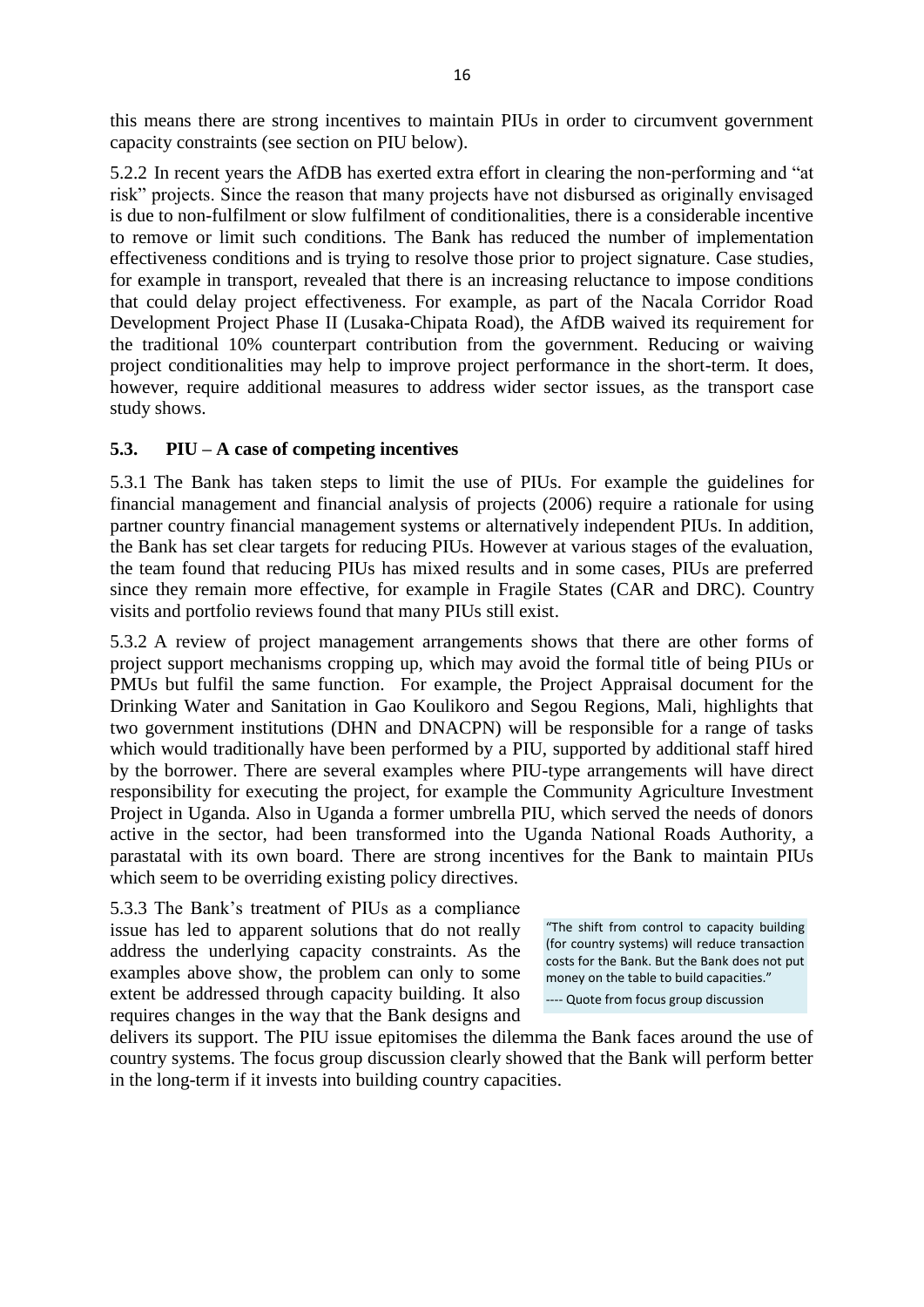#### <span id="page-27-0"></span>**6. CONCLUSIONS AND RECOMMENDATIONS**

#### <span id="page-27-1"></span>**6.1. Conclusions**

6.1.1 **Responsibility to engage on the ground**: The Bank has achieved much with regard to aid effectiveness. The Bank"s commitment to RMC ownership meant that it has been exemplary in its efforts to strengthen country leadership. The Bank"s approach to partnership builds on mutual trust and accountability. But the Bank has a responsibility to respond fully to the aid effectiveness agenda at country level, to fulfil its vision of being Africa"s premier financial institution. Aid effectiveness principles of ownership and alignment require close dialogue with RMC governments, civil society and the private sector. In a strong partnership, there will be many sensitive issues to deal with as well as the means to address and resolve differences of opinion. The Bank should not shy away from addressing controversial issues. As an equal partner in the policy dialogue, the Bank needs to develop a strategic stance on sensitive issues that are complex and require a long-term perspective (e.g. governance and accountability issues, use of country systems).

6.1.2 **Case for strategic change**: The Bank could strengthen its institutional performance if it integrated aid effectiveness principles into its corporate strategy. There is a strong case for aid effectiveness as part of the Bank"s strategy to improve performance and standing within RMC. For this the Bank needs to address the entire spectrum of aid effectiveness principles. The Bank has generally performed well in terms of ownership and policy alignment and it has made some commendable efforts on MfDR. More needs to be done on systems' alignment, harmonisation and mutual accountability, with increased focus on long-term goals and partnerships.

6.1.3 **Call for institutional reform:** The main bottlenecks for the implementation of the aid effectiveness agenda on the ground are weak capacities and conflicting incentives. The Bank as an organisation has not invested strategically into the capacities and skills required within the new aid architecture. Strong incentives relating to financial performance have been driving country portfolio management often at the expense of aid effectiveness principles. The move to new truly country-led ways of working will take further, far-reaching institutional reforms. For a consistent and coherent approach to aid effectiveness there needs to be a strong and sustained commitment in all parts of the organisation.

#### <span id="page-27-2"></span>**6.2 Recommendations**

6.2.1 **Establish the case for aid/development effectiveness within the organisation:** The President of the Bank has already made a powerful case for focusing on development effectiveness.<sup>23</sup> The evaluation endorses this move. In order to achieve better coherence between aid effectiveness principles (in the following referred to as "development effectiveness") and its corporate strategy, the Bank has to make the case that it is in its own interest to strengthen country capacities and leadership if it wants to improve its performance in the long-term. The upcoming strategic process will be an opportunity to establish the relevance of development effectiveness principles within the Bank"s corporate strategy.

Action points:

 $\overline{\phantom{a}}$ 

<sup>&</sup>lt;sup>23</sup> The Tunis Consensus – Targeting effective development: From Aid effectiveness to Development Effectiveness. Tunis, 4-5 November 2010.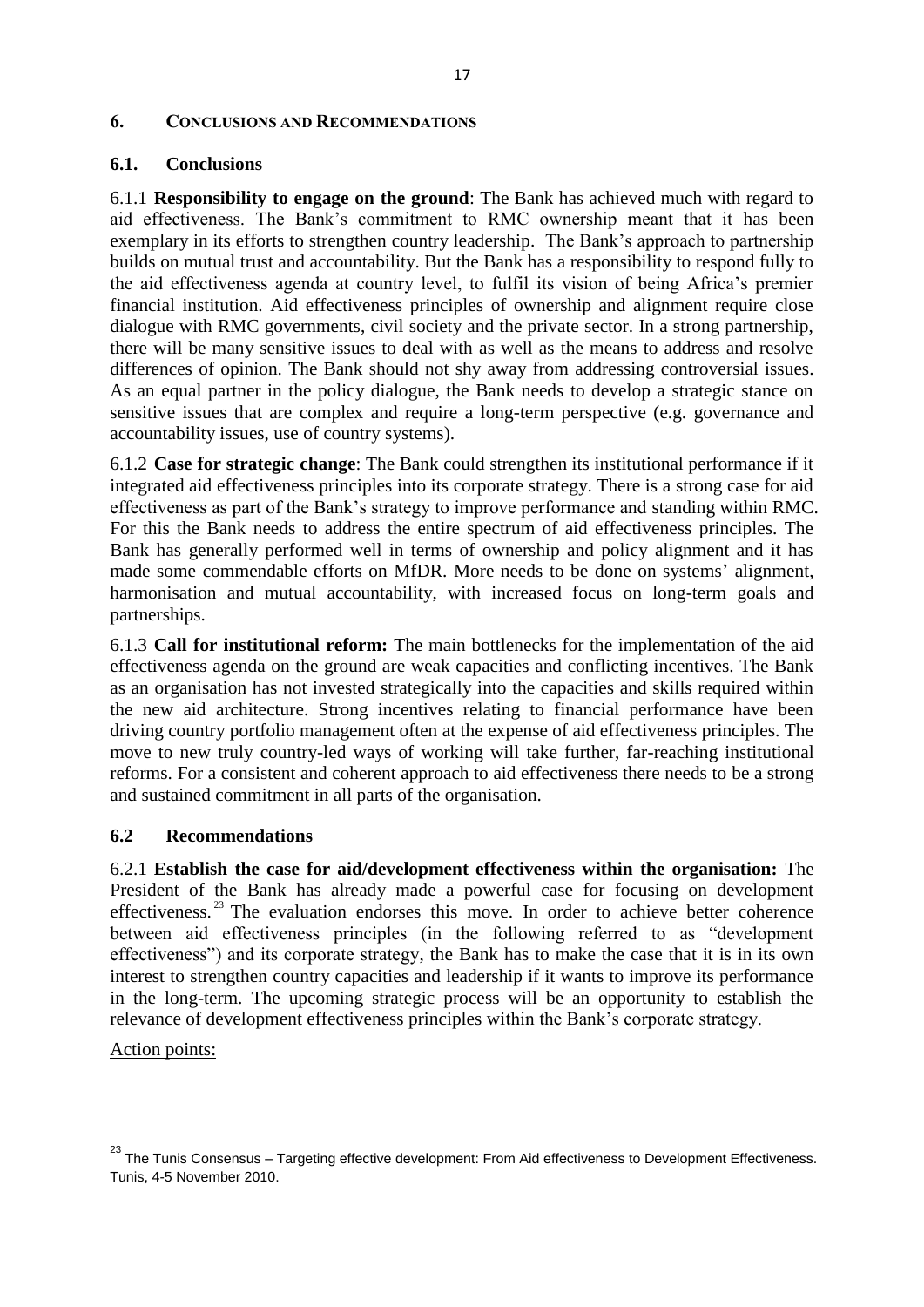- The Policy Department (ORPC) is well placed to lead the process. Based on the policy documents' review undertaken with this evaluation, ORPC should examine the strategic fit between development effectiveness principles and corporate strategies. ORPC should clarify the Bank"s policy stance on issues where there are gaps (e.g. conditionalities, funding instruments).
- The Chief Economist should prepare a background paper as part of the examination of critical issues – of the relevance of development principles for the Banks strategy. This paper should be prepared in a similar manner as when preparing a new mid-term strategy. It needs to take into account the outcomes of the discussions around development effectiveness to be held during that process. In the background paper the Chief Economist in cooperation with the Strategy Office (STRG) should also clarify the Bank"s comparative advantage based on development effectiveness principles.
- The Chief Operating Officer's (COO's) office and ORVP should lead the Bank-wide debate around critical issues that seem to create tensions between aid effectiveness and elements of its strategy. A priority issue for debate is the use of country systems. The Procurement and Fiduciary Services Department should present a strategy to strengthen use of country system for a wider debate in the Bank that includes field offices. ORVP"s seminars on operational knowledge could provide the platform for these discussions.

6.2.2 **Mainstream development effectiveness principles:** The Bank will only be able to address development effectiveness in a consistent way if the principles are integrated ("mainstreamed") in all parts of the organisation. The Bank needs to make sure that there are clear responsibilities and incentives and that all staff are pulling in the same direction with regard to development effectiveness. The Roadmap to aid effectiveness has been a first step to raise awareness and consolidate efforts through a Bank-wide approach.

Action points:

- ORPC should prepare a central document that provides guidance on how aid effectiveness principles will be addressed through the Bank"s support. The document does not have to replace existing policy documents, but it should provide clear reference on how aid effectiveness principles are addressed in the various policy documents.
- ORPC should also provide detailed guidelines for task managers on how aid effectiveness principles should be taken into account at the operational level. The ongoing work on the Bank Group Operational Manual should embed aid effectiveness principles in the Bank operations.
- The Bank should appoint development effectiveness champions in all three operational complexes who would lead on the preparation and implementation of development action plans to implement aid effectiveness principles at operational levels.
- The Performance Management System should require the inclusion of development effectiveness related objectives where relevant. Country Strategy Papers need to include consistent strategies on development effectiveness related issues (e.g. choice of funding modalities, use of country systems). Country portfolio performance reviews must report on development effectiveness indicators as part of a more standardised format.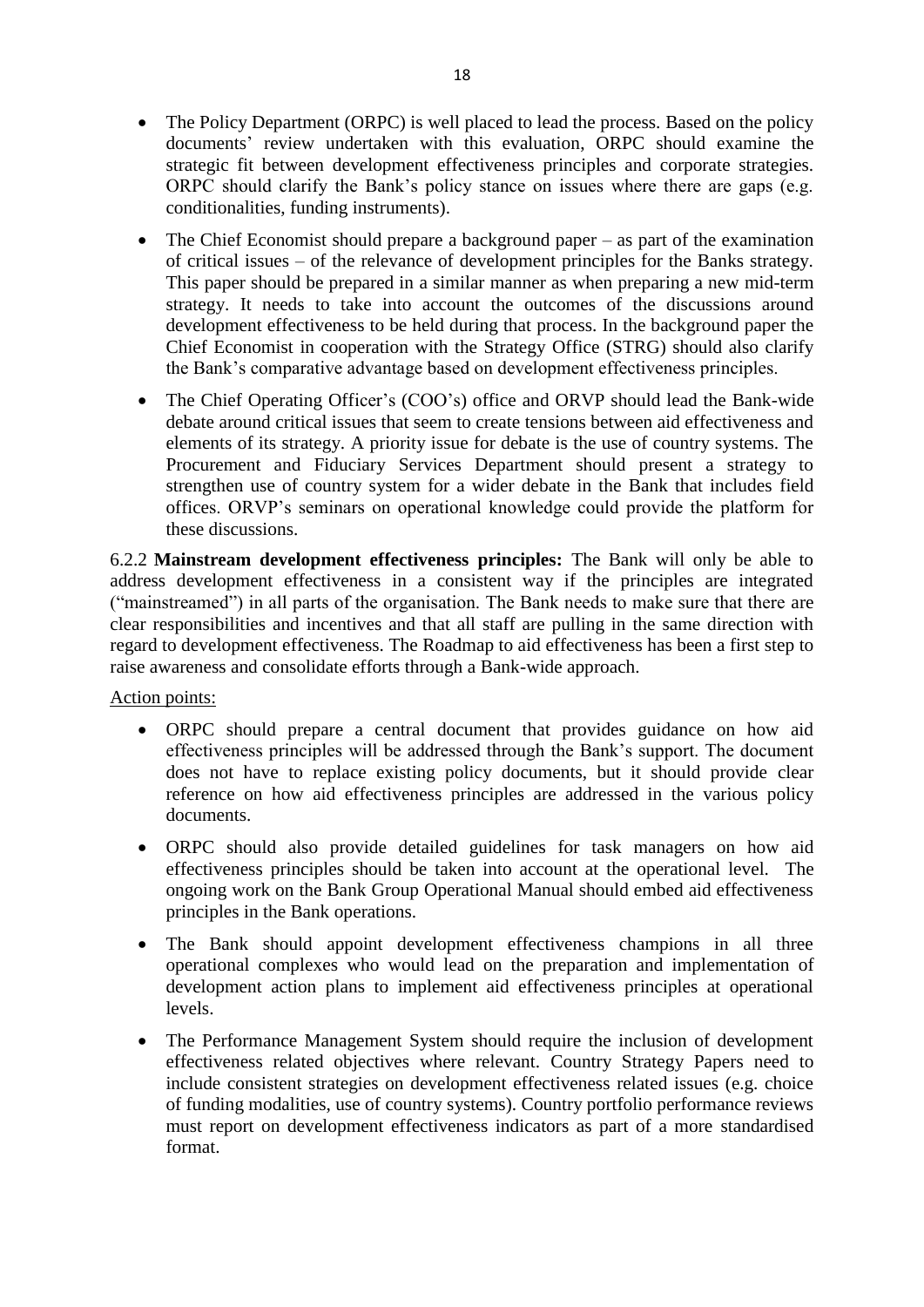- The Bank (Policy Department, Procurement and Fiduciary Risk Department, Governance Dept, Chief Economist, and operational departments) needs to review its approach to fiduciary risk management. Work in progress (Fiduciary Risk assessment instrument to monitor budget support has been developed) needs to cover all aid instruments including investment lending.
- ORQR will monitor aid effectiveness targets on an annual base. We recommend focus on the few SMART targets that are critical to achieve if the Bank is going to fulfil its commitment to AE principles.

6.2.3 **Manage strategic decisions:** It is not sufficient to formulate policies and strategies and take strategic decisions. Strategic decisions need to be managed purposefully and systematically. This requires a proactive approach to anticipate and mitigate the challenges and risks that accompany change. The example of decentralisation shows that key organisation-wide reforms should be accompanied by the full package of complementary reforms and strategies required, and by management arrangements that ensure a strategic and responsive approach to implementation.

Action points:

- "Change management" can be purposefully linked to the ongoing decentralisation reform. In line with the Decentralisation Roadmap we propose that the office of the COO should be responsible for monitoring the transition to new ways of working. The COO will be reporting to the board on the change initiatives.
- The Decentralisation Roadmap has a strong focus on strengthening existing field offices. It should explicitly address the need for technical capacity to lead country dialogue and stronger selectivity and focus on comparative advantages within the new aid architecture.
- The Bank's HR strategy has to address the need for "soft skills" required for effective management of development cooperation in an era of H&A. This includes training for existing staff and deployment of additional staff to provide strong capacities on the ground. Training should include soft skills (negotiation, dialogue etc) as well as technical issues (risk management, funding modalities, analysis of governance related issues etc.).
- The Bank needs to make sure that activities in relation to aid effectiveness (training, workshops, and studies) are sufficiently resourced. The reform of trust fund management is a step into the right direction to mobilise additional funding for capacity building and dialogue.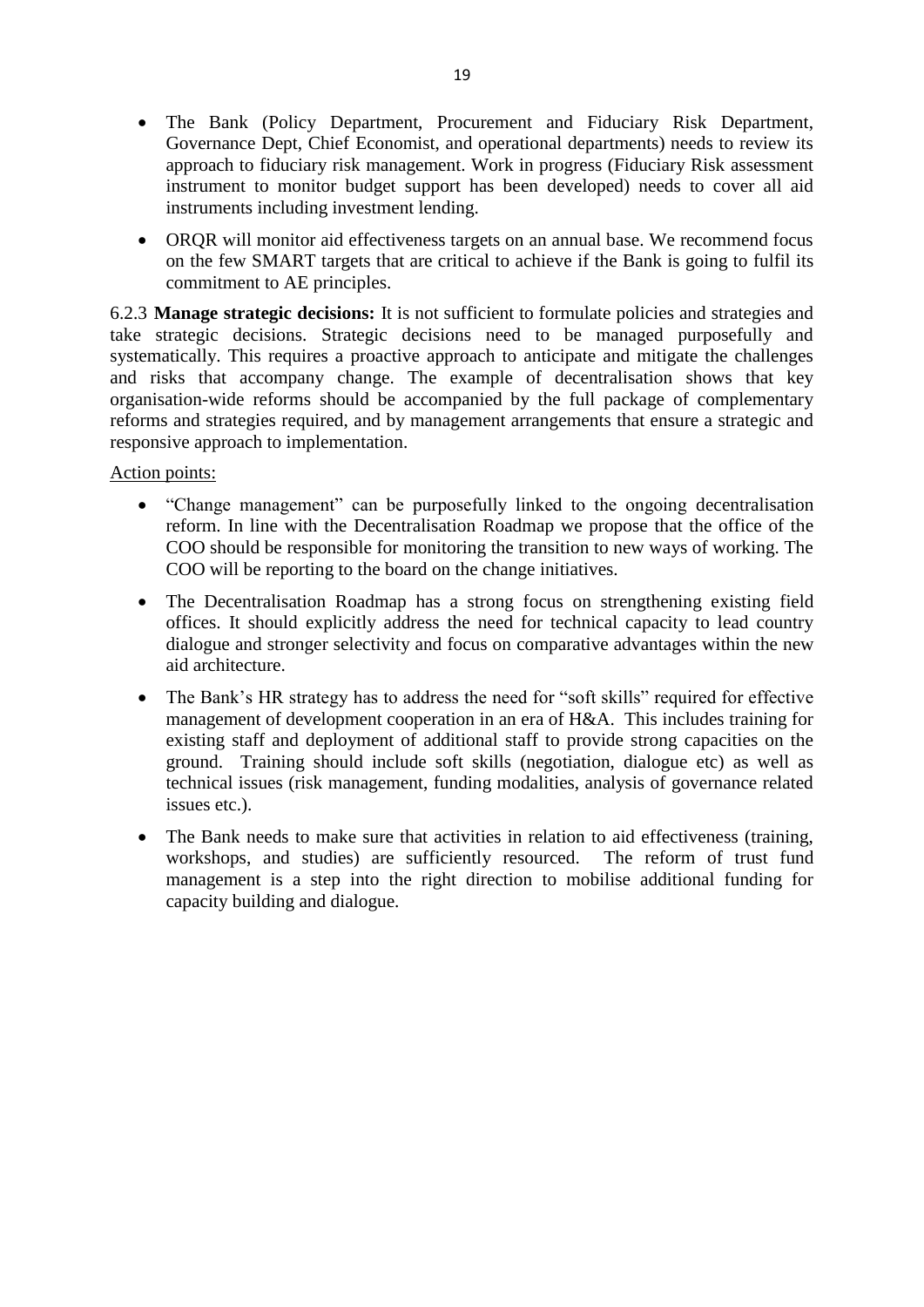#### **POLICY TIMELINE**

<span id="page-30-0"></span>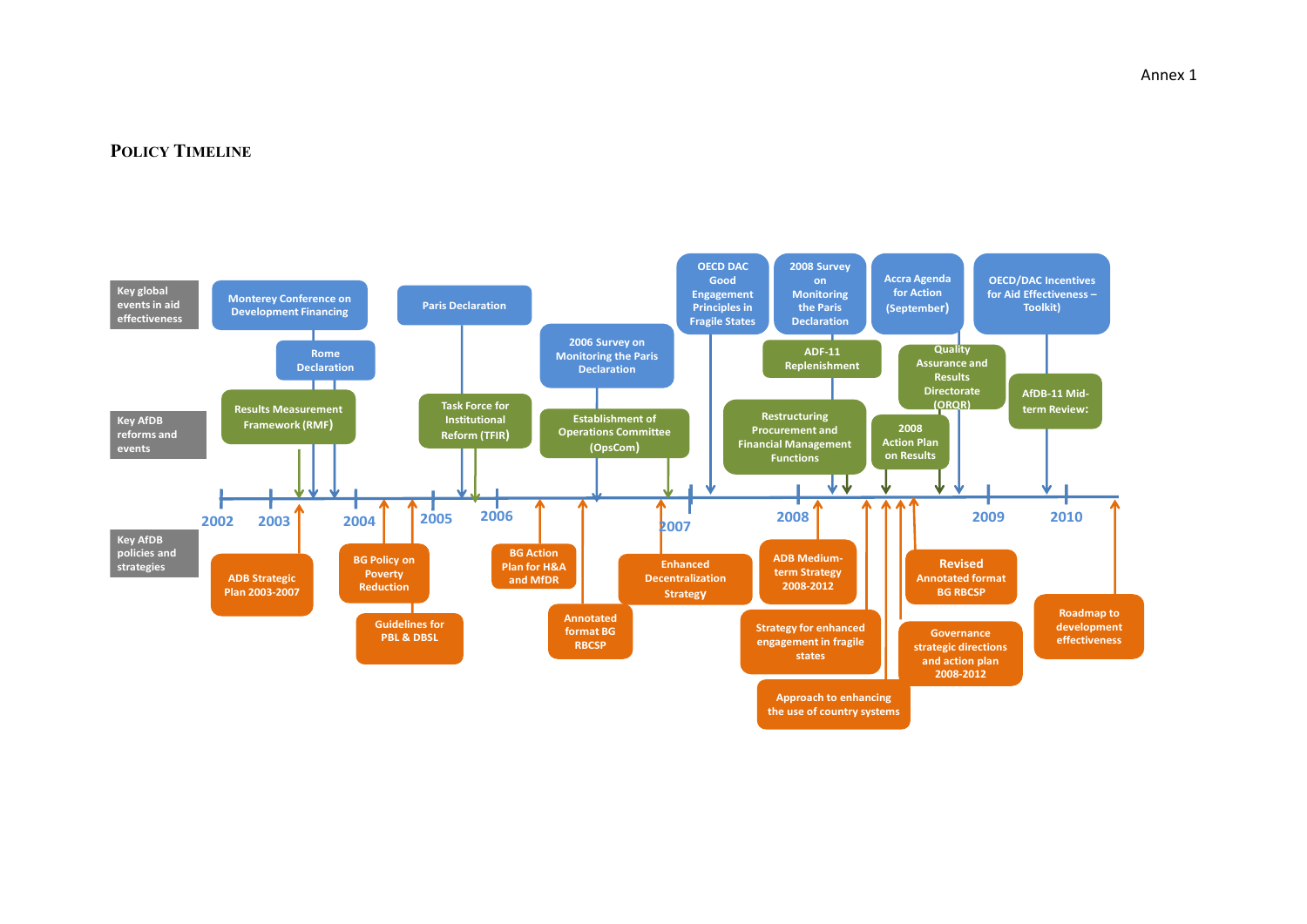#### <span id="page-31-0"></span>**BANK PERFORMANCE ACCORDING TO PD PRINCIPLES**

## **1. Overall Assessment**

The Evaluation has assessed performance on aid effectiveness criteria through systematic review of bank policies, country strategies and country portfolios. The review of country strategy papers (CSP) and country portfolios covered a sample of 15 RMC. CSP and portfolios were rated based on a four point scale.

| <b>Principle</b>                       | <b>Progress</b>                                                                                                                                                                                                                                                                                                                                                                                 | <b>Status</b>                     |
|----------------------------------------|-------------------------------------------------------------------------------------------------------------------------------------------------------------------------------------------------------------------------------------------------------------------------------------------------------------------------------------------------------------------------------------------------|-----------------------------------|
| Ownership                              | Bank policies convey a strong commitment to country ownership and<br>leadership. 11 out of 15 CSPs were rated moderately satisfactory (3) on<br>ownership criteria. Increasing attention being paid to building RMC capacity<br>for effective leadership. Ownership is undermined by weak country<br>capacities. Only 5 out of 15 country portfolios were rated moderately<br>satisfactory (3). | 3<br>Moderately<br>satisfactory   |
| <b>Alignment</b>                       | Bank policies policy and system alignment. CSPs are strong on policy<br>alignment, but weak on system alignment. Only 6 out of 15 CSPs were<br>rated moderately satisfactory (3). Concerns around fiduciary risks explain<br>slow progress on system alignment. Only 3 out of 15 country portfolios<br>were rated moderately satisfactory (3).                                                  | 2<br>Moderately<br>unsatisfactory |
| <b>Harmonization</b>                   | Bank policies promote harmonization. Increased country presence has<br>enabled the Bank to participate in coordination mechanisms. 9 out of 15<br>CSPs were rated moderately satisfactory (3). 8 out of 15 country portfolios<br>were rated moderately satisfactory (3).                                                                                                                        | 3<br>Moderately<br>satisfactory   |
| <b>MfDR</b>                            | MfDR key element in Bank policies, but this has not yet translated into<br>greater focus on results in Bank country strategies and programs. 3 out of<br>15 CSPs were rated moderately satisfactory (3). 1 out of 15 country<br>portfolios were rated moderately satisfactory (3).                                                                                                              | Unsatisfactory                    |
| <b>Mutual</b><br><b>Accountability</b> | Bank policies do not convey a strategic stance on mutual accountability.<br>Yet, practices on mutual accountability are emerging. 4 out of 15 CSPs<br>were rated moderately satisfactory (3). 1 out of 15 country portfolios rated<br>moderately satisfactory (3).                                                                                                                              | Unsatisfactory                    |

#### **2. Detailed Assessment**

 $\overline{a}$ 

# **a) Findings from policy documents review**

The review of Bank policy documents, action plans and guidelines has led to the following overall findings: <sup>24</sup>

**Ownership** is a key element of development effectiveness promoted in the Banks Strategy on Poverty Reduction 2003. The Guidelines for RBCSPs 2006 contain the requirement to consult with various national stakeholders and hold at least once a stakeholder meeting. The New Staff Guidance on QEA for CSPs, RIS and public sector operations 2010 mention again that "A good CSP/RISP is underpinned by a consultative process that generates a high degree of government ownership and commitment to the CSP."

Policy **alignment** is primarily promoted in the Banks Strategy on Poverty Reduction 2003 and the Guidelines for RBCSP 2006 and 2008 and the QEA Guidance 2010, requiring Bank

 $^{24}$  Detailed findings are presented in the Bank Policy Document Review (2010).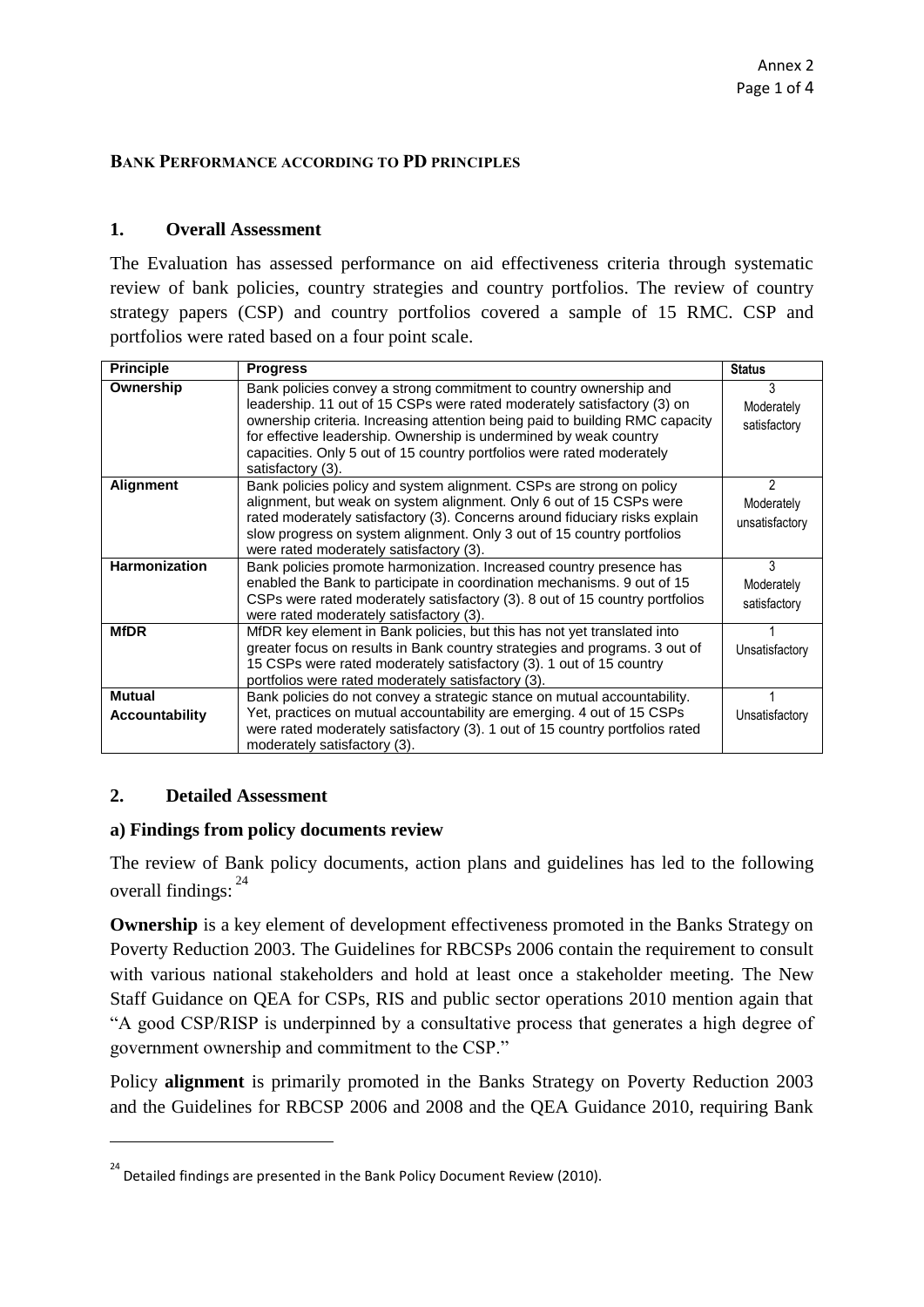CSPs to align with national development plans and/or PRSPs. Systems alignment is indirectly promoted by the Banks approval to use budget support (see Guidelines on DBSL 2004). The Banks approach to the enhanced use of country"s system 2008 can be seen as a key policy document promoting greater systems alignment.

**Harmonization** is a key element of the Bank Group Action Plan on H&A and MfDR 2006. The Action Plan emphasizes the need to participate in joint technical working groups and high-level fora on aid effectiveness as well as to adapt the policy framework and organizational structure of the Bank in such a way as to make them H&A and MfDR friendly. The Roadmap to Development effectiveness reiterates this commitment and the need to monitor more strongly the relevant PD targets.

**MfDR** is another crucial element of the Banks agenda on aid effectiveness given the wider Banks institutional push towards focusing on results. The MfDR agenda has however focused on providing guidance on how to improve Bank portfolio performance and making CSPs more results focused, but with limited guidance on how to promote developmental impact and sustainability in Bank operations.

**Mutual accountability** finds hardly any reflection in the Banks policy documents under review.

|                                                        | <b>Ownership</b> | <b>Alignment</b> | <b>Harmonisation</b> | <b>MfDR</b> | <b>Mutual</b>         |
|--------------------------------------------------------|------------------|------------------|----------------------|-------------|-----------------------|
|                                                        |                  |                  |                      |             | <b>Accountability</b> |
| <b>Bank policies and strategic plans</b>               |                  |                  |                      |             |                       |
| Bank group policy on poverty reduction                 |                  | ✔                |                      |             |                       |
| (February 2004)                                        |                  |                  |                      |             |                       |
| AfDB Strategic Plan 2003-2007                          |                  | ✓                |                      | ✓           |                       |
| AfDB Medium-term Strategy 2008-2012                    |                  | ✓                |                      |             |                       |
| <b>AE Action Plans</b>                                 |                  |                  |                      |             |                       |
| Bank Group Action Plan on H&A and MfDR<br>(April 2006) |                  | ✓                | ✓                    | ✓           |                       |
| Bank group approach towards enhancing                  |                  |                  |                      |             |                       |
| the use of country systems (May 2008)                  |                  |                  |                      |             |                       |
| Roadmap to development effectiveness                   |                  |                  |                      |             |                       |
| (2010)                                                 |                  |                  |                      |             |                       |
| <b>Bank Group Capacity Development Strategy</b>        |                  |                  |                      |             |                       |
| (2010)                                                 |                  |                  |                      |             |                       |
| <b>Guidelines</b>                                      |                  |                  |                      |             |                       |
| Guidelines on development budget support               |                  | ✔                | ✓                    |             |                       |
| lending (DBSL) (April 2004)                            |                  |                  |                      |             |                       |
| Guidelines for policy-based lending on                 |                  | ✓                |                      |             |                       |
| governance (April 2004)                                |                  |                  |                      |             |                       |
| <b>Annotated format for Bank Group</b>                 |                  |                  |                      |             |                       |
| RBCSP(August 2006)                                     |                  |                  |                      |             |                       |
| Revised CSP annotated format with data-                |                  |                  |                      | ✔           |                       |
| presentation examples (Draft, May 2008)                |                  |                  |                      |             |                       |
| Staff Guidance on Quality-at-Entry Criteria            |                  |                  |                      |             |                       |
| and Standards for Country Strategies,                  |                  |                  |                      |             |                       |
| Regional Integration Strategies, and Public            |                  |                  |                      |             |                       |
| Sector Operations (August 2010)                        |                  |                  |                      |             |                       |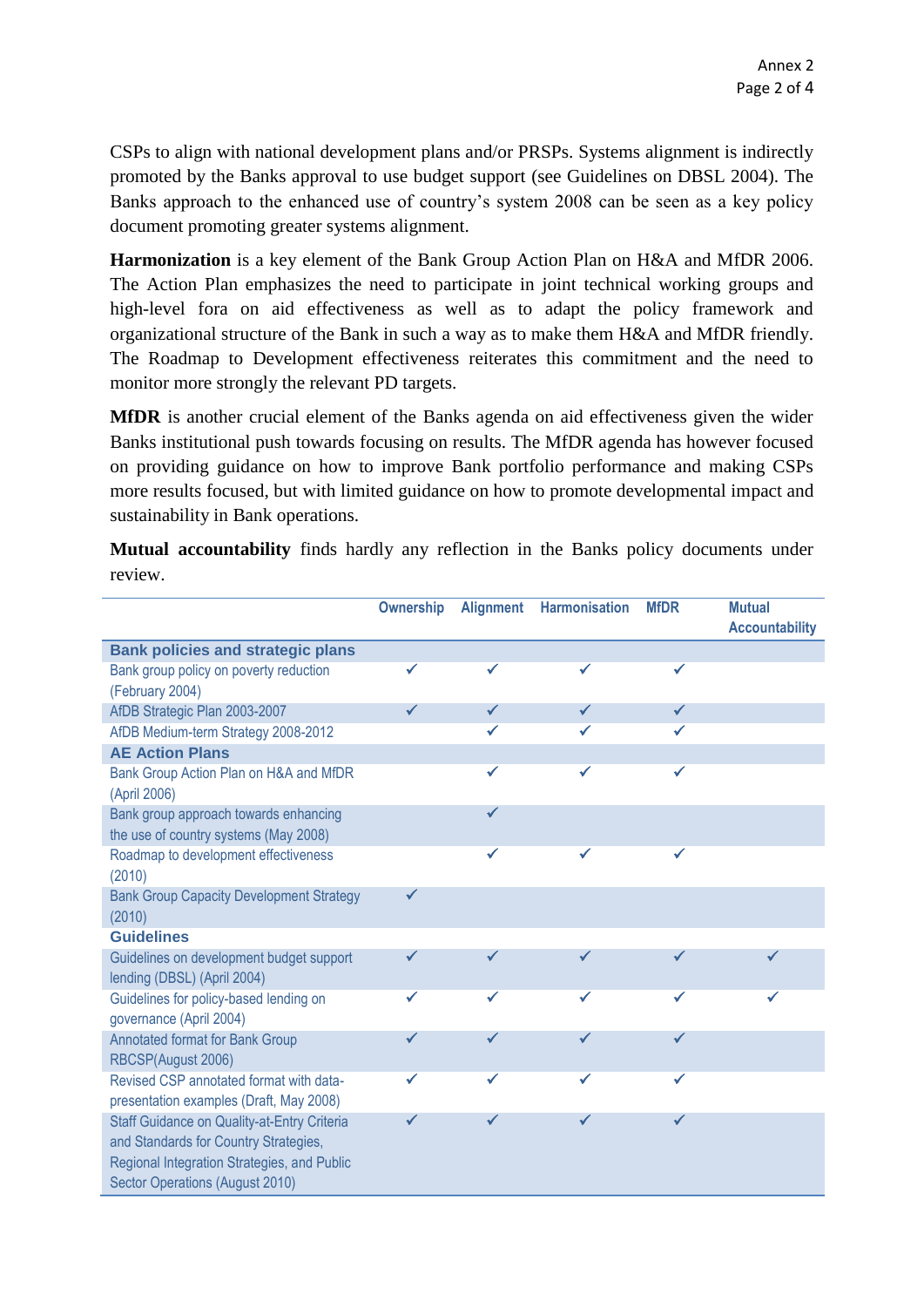# **b) Findings from Country Strategy Papers (CSP) Review**

The review of 15 country strategy papers (CSP) has led to the following overall findings:<sup>25</sup>

**Ownership:** The participatory approach to CSP formulation and increased attention to analysis and assistance to strengthening national capacity has contributed to promoting RMC ownership.

**Alignmen**t: Policy alignment with national priorities is well addressed while alignment of Bank CSPs with national PFM, procurement and M&E systems is a systematic weakness.

**Harmonization**: Attention to donor coordination, joint strategic planning and analysis have promoted greater consideration of donor harmonization but CSPs do not specify strategies, targets, and implementation arrangements to harmonization in particular with respect to joint and more aligned funding modalities, division of labour and selectivity.

**MfDR**: CSPs have strengthened the focus on results by promoting a link between CSP outcomes to national development goals and the use of relevant M&E tools, though progress could have been better given the evolving stronger emphasis on performance based management within the Bank.

**Mutual Accountability**: CSPs do not consistently commit to and address arrangements for mutual accountability.



*Figure 1: No of satisfactory ratings (3 or better) for country strategy papers (CSP) (out of 15 CSPs)*

# **c) Findings from country portfolio reviews**

 $\overline{\phantom{a}}$ 

The review of 15 country portfolios has led to the following overall findings:  $^{26}$ 

<sup>&</sup>lt;sup>25</sup> Detailed findings are documented in the Country Strategy Paper Review (2010).

 $^{26}$  Detailed findings are presented in the Portfolio Review (2010).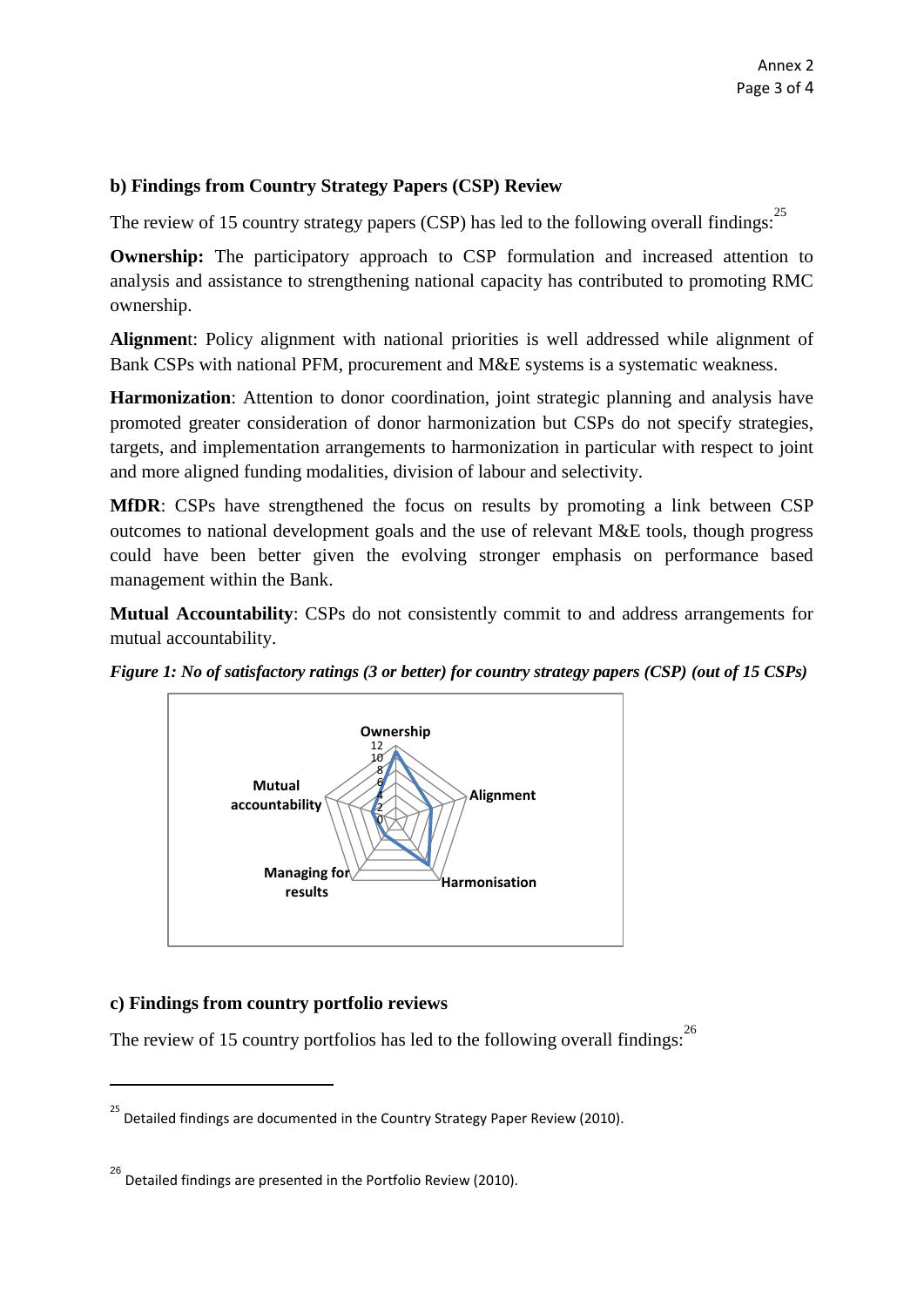**Ownership**: The AfDB has a history of working closely with Governments. Ownership is affected by slow processes related to government response and delays such as the time lapse between approval and effectiveness; the low disbursement rate, the poor performance in fulfilling conditions, slow procurement of goods and services procedures, inadequate legal frameworks and low capacity

**Alignment:** The AfDB is fundamentally being pulled in different directions with a desire to use national systems but is held back by fiduciary risk management concerns, mainly to do with procurement and financial accounting. There is recognition that alignment can delay projects due to capacity constraints amongst Governments.

**Harmonisation**: Generally the introduction of Country Offices has generated the opportunity for much closer collaboration with other (traditional) donors. There are different partnerships and consultative frameworks that enable ADB to coordinate with other partners and vice versa.

**MfDR**: The Results agenda has yet to be mainstreamed at a programme level. The strengthening of statistical systems provides a start.

**Mutual Accountability**: In most cases Mutual accountability is weak, at the portfolio level, although some information sharing is undertaken.

## *Figure 2: No of satisfactory (3 or better) ratings for country portfolios (out of 15 portfolios)*

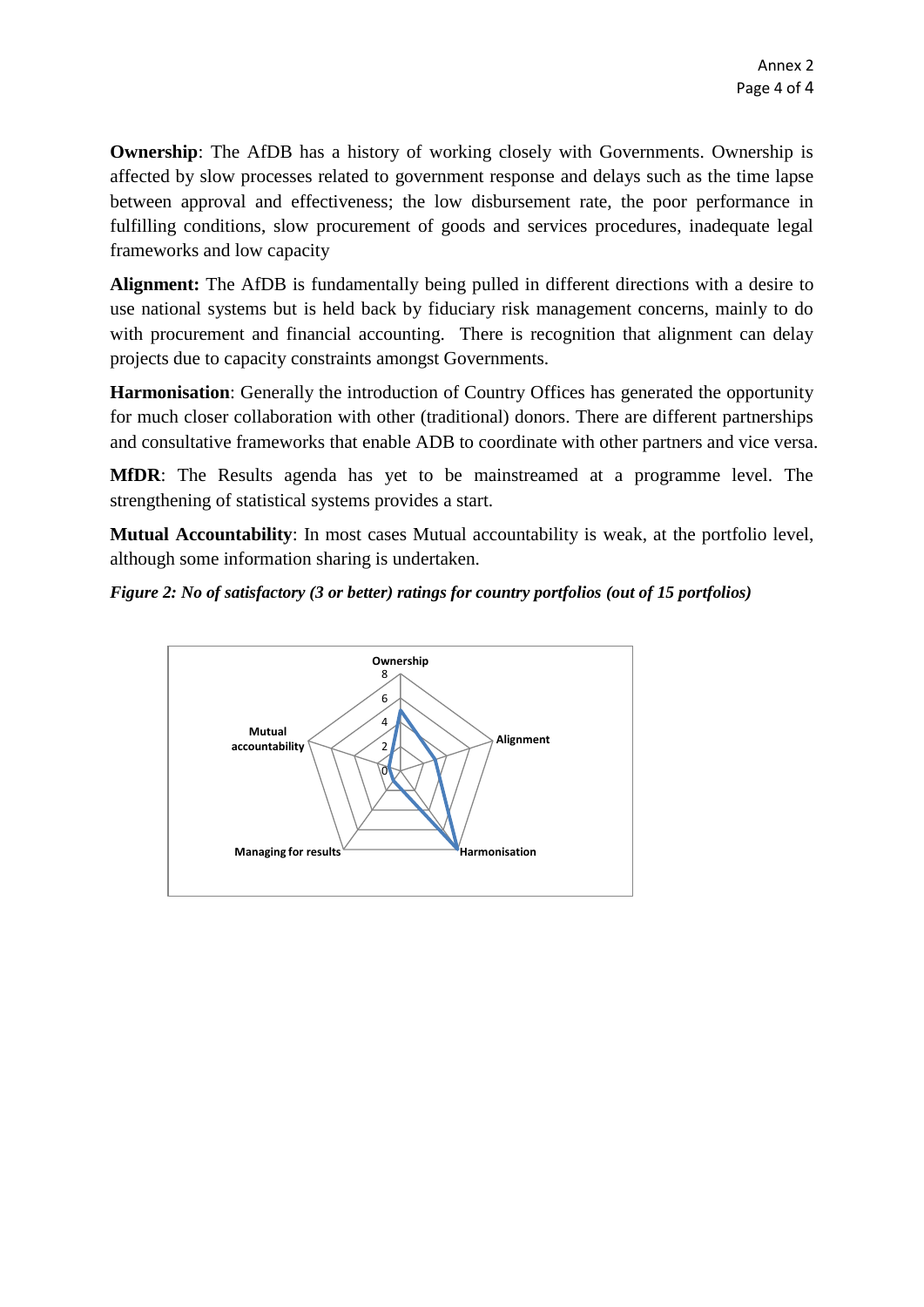# **COUNTRY VISIT FINDINGS ON PD PRINCIPLES**

<span id="page-35-0"></span>

|           | Cameroon                                                                                                                                                                                                                                                                                                                                                                                                                                                  | <b>Burkina Faso</b>                                                                                                                                                                                                                                                                                                                                                                                                                                                                                                                                                                                                                                                                                           | Malawi                                                                                                                                                                                                                                                                                                                                                                                                                                                                                                         | Kenya                                                                                                                                                                                                                                                                                                                                                                       |
|-----------|-----------------------------------------------------------------------------------------------------------------------------------------------------------------------------------------------------------------------------------------------------------------------------------------------------------------------------------------------------------------------------------------------------------------------------------------------------------|---------------------------------------------------------------------------------------------------------------------------------------------------------------------------------------------------------------------------------------------------------------------------------------------------------------------------------------------------------------------------------------------------------------------------------------------------------------------------------------------------------------------------------------------------------------------------------------------------------------------------------------------------------------------------------------------------------------|----------------------------------------------------------------------------------------------------------------------------------------------------------------------------------------------------------------------------------------------------------------------------------------------------------------------------------------------------------------------------------------------------------------------------------------------------------------------------------------------------------------|-----------------------------------------------------------------------------------------------------------------------------------------------------------------------------------------------------------------------------------------------------------------------------------------------------------------------------------------------------------------------------|
| Ownership | Government appreciates the<br>Bank's contributions in PFM and<br>procurement and that it has a<br>cooperative and open attitude.<br>Government appreciates that it is<br>consulted and that all information<br>is shared<br>Development partners underline<br>that the Bank has a privileged<br>position since it has built a strong<br>relationship with the MINIPAT<br>and that it is much better at<br>estimating what the potential for<br>reform is. | Government appreciates Bank support in times of<br>crisis and notably its flexibility. The Bank<br>increased its budget support during the crisis due<br>to reviewing non-performing projects in the<br>portfolio and transitioning the remaining funds.<br>Government and donors appreciate the Bank's<br>role and leadership in Public Financial<br>Management and its support to government.<br>Dialogue with government is open and<br>participatory but the weak analysis on the<br>government's side affects its ownership.<br>Budget support has created a platform for<br>discussion on the government's strategy, sectors,<br>policy influencing and issues in relation to the<br>Paris Declaration. | The AfDB has been taking<br>government ownership seriously in<br>the design of its own program and<br>in the dialogue at sector level.<br>Leadership by the Government of<br>Malawi has improved, with current<br>and planned SWAps in several<br>sectors and strengthened aid<br>management and monitoring (e.g. in<br>the Annual Debt and Aid Report<br>prepared by the MoF).<br>Improved consultation with<br>government partners has supported<br>a move towards demand-led<br>identification of projects. | Government has appreciates<br>Bank support in times of political<br>crisis. The relationship between<br>Bank and government is<br>evidently strong and built on<br>mutual trust.<br>Government partners<br>commented positively that the<br>AfDB "asks government about<br>their priorities"; they specifically<br>referred to                                              |
| Alignment | The Bank's CSP and operations<br>are fully aligned with government<br>policies (Vision 2035 and the<br>DCSE 2010-2019).<br>Bank projects are identified in<br>close consultation with<br>government and development<br>partners who operate in the same<br>sectors.<br>The Bank's field presence since<br>2008 has contributed significantly<br>to improved consultation among                                                                            | The Bank's CSP and operations are aligned with<br>government policies but the PRSP is very general<br>so alignment is easy.<br>The Bank takes the lead in a priority sector,<br>infrastructure, in close cooperation with WB and<br>EU.<br>The Bank's field presence has enabled better<br>consultation which also led to better alignment<br>with government priorities.<br>The Bank uses its own procurement systems;<br>non-objections; mobilisation of funds; long delays<br>in the process itself. This affects planning and                                                                                                                                                                             | The AfDB's CSP and operations are<br>well aligned with government<br>policies including the Malawi PRS -<br>Growth and Development Strategy<br>(2006-11) and the various sector<br>plans.<br>The AfDB's mix of instruments.<br>including PBOs, facilitates<br>participation in the Common<br>Approach to Budget Support<br>(CABS) policy dialogue with<br>Government and with moves to<br>strengthen Public Finance                                                                                            | The Bank's CSP and operations<br>are well aligned with government<br>policies (Vision 2030; Medium<br>Term Plan; 2003-2007 ERS).<br>The Bank's focus on<br>infrastructure is aligned with the<br>government's vision.<br>Bank projects are identified in<br>close consultation with<br>government partners.<br>Field presence has enabled<br>better consultation which also |